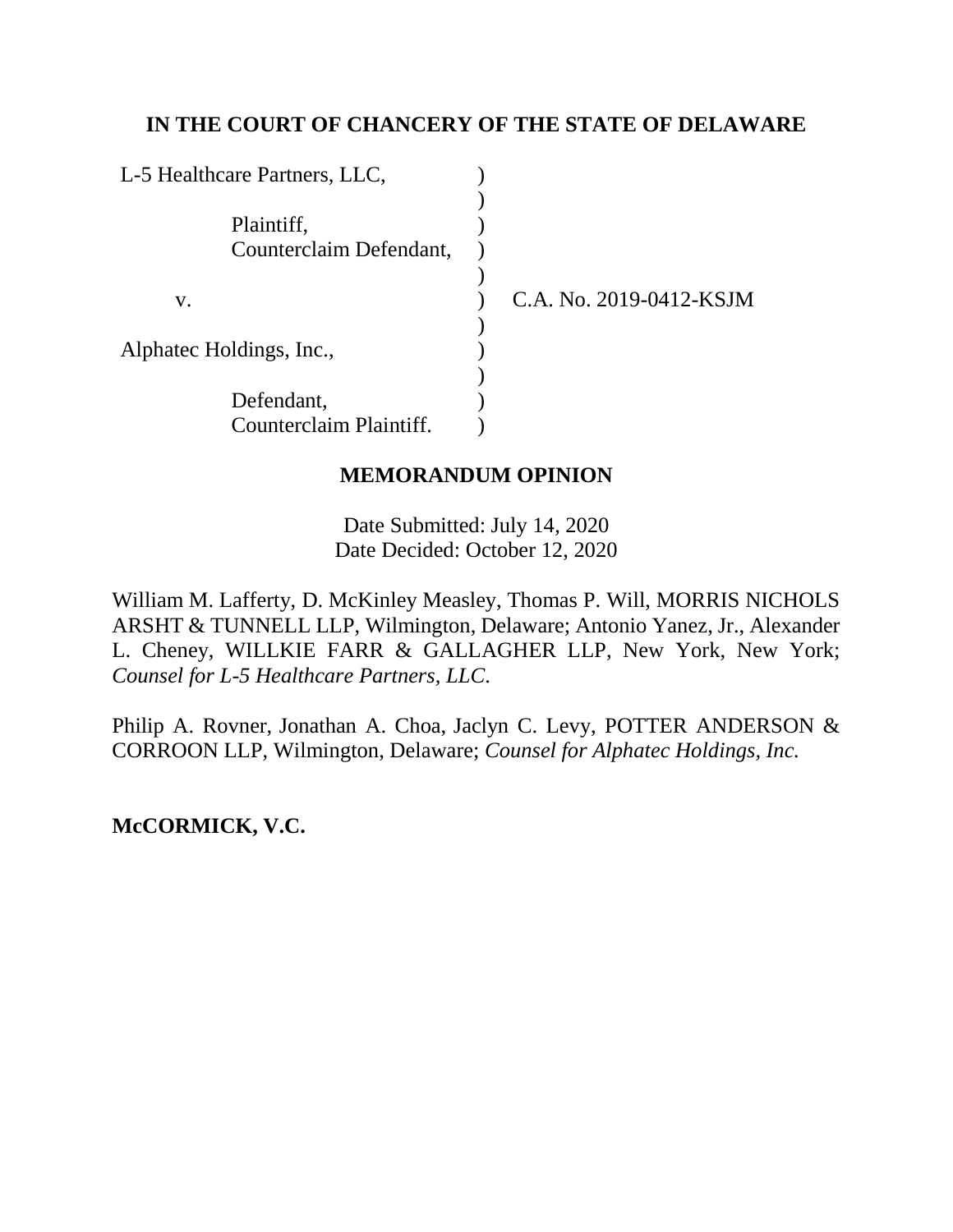This action arises out of a March 2018 share purchase agreement between Plaintiff L-5 Healthcare Partners, LLC ("L-5") and Defendant Alphatec Holdings, Inc. ("Alphatec"). The purchase agreement requires that whenever Alphatec authorizes the issuance and sale of common stock equivalents to a third-party buyer, Alphatec must first offer L-5 a pro-rata opportunity to participate in that issuance at the same price and on the same terms as the third-party.

In November 2018, Alphatec issued warrants convertible into Alphatec common stock to nonparty Squadron Medical Finance Solutions LLC ("Squadron") pursuant to a credit agreement. In March 2019, Alphatec again agreed to issue (and in June 2019 issued) warrants convertible to Alphatec common stock at a price and on terms that differed from the first transaction. Later, Alphatec made a proposal to L-5 to acquire warrants based on a blended version of the prices and terms in the 2018 agreement and the 2019 agreement. Alphatec's proposal to L-5 was subject to approval by Alphatec's board and further negotiations with Squadron.

L-5 filed this lawsuit to enforce its preemption rights. L-5 first claims that the 2019 agreement and subsequent issuance constituted an authorization that triggered L-5's preemption rights. L-5 next claims that the blended-terms proposal did not satisfy L-5's preemption rights because it did not constitute an offer to sell and because the blended terms were not the same price or the same terms. L-5 also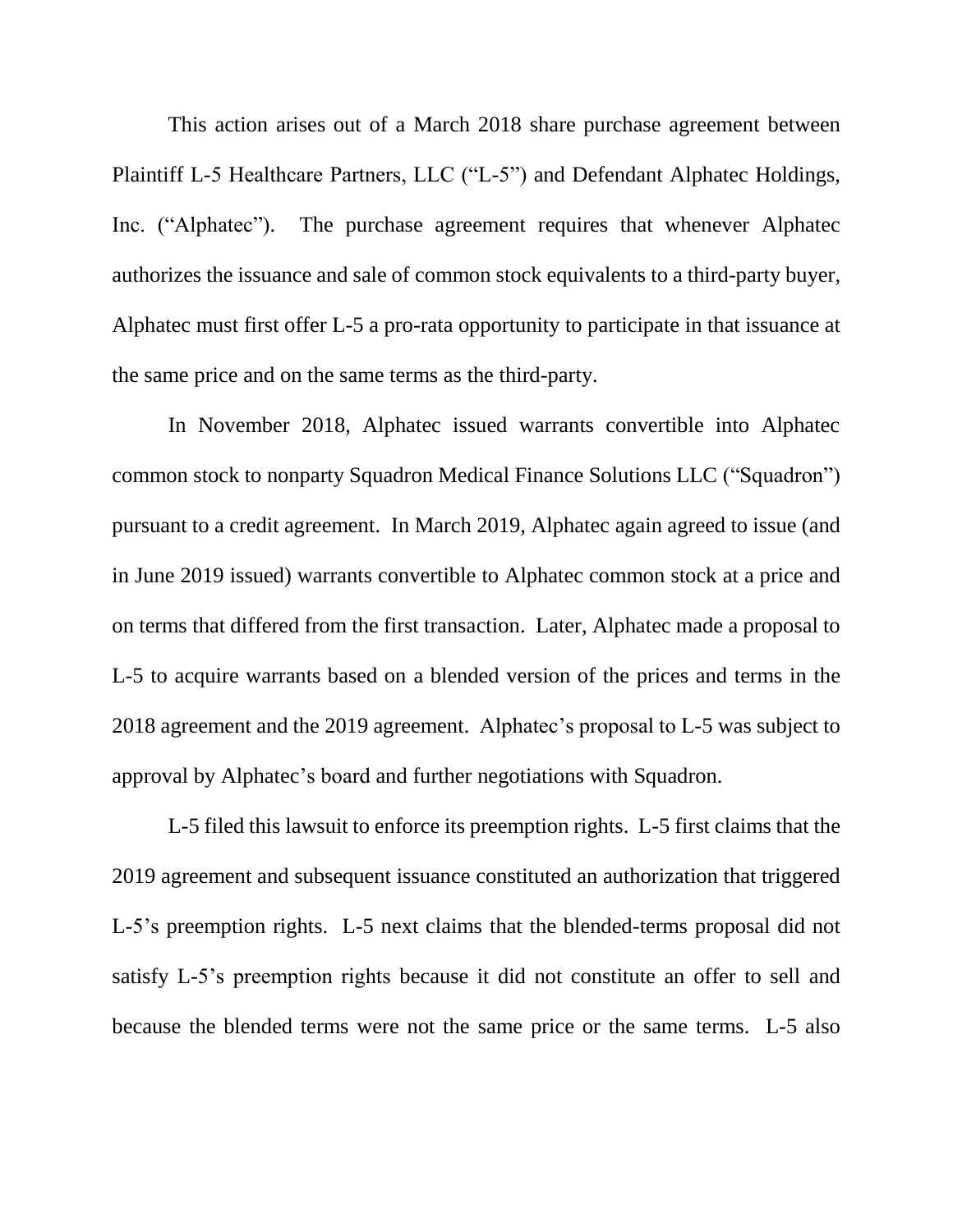claims that it is entitled to fee-shifting and indemnification for its fees and costs incurred in this litigation.

L-5 has moved for partial judgment on the pleadings, and this decision grants that motion in part. L-5 is entitled to a declaration that the 2019 agreement with Squadron triggered L-5's preemption rights and that Alphatec's contingent proposal did not constitute an "offer to sell" sufficient to satisfy L-5's preemption rights. Yet, factual issues foreclose judgment on the pleadings on Alphatec's affirmative defenses and on the question of whether Alphatec's blended-terms proposal complied with the price and term requirements of the purchase agreement. The motion is denied as to those issues and as to L-5's claims for fee-shifting and indemnification, which are more appropriately resolved at a later stage of this action.

## **I. FACTUAL BACKGROUND**

 $\overline{a}$ 

This statement of facts is drawn from the pleadings, and the documents attached to and incorporated by reference in the pleadings.

#### **A. The Purchase Agreement**

L-5 and Alphatec are parties to a Securities Purchase Agreement ("Purchase Agreement")<sup>1</sup> dated March 8, 2018, under which L-5 purchased  $25,000$  shares of

<sup>&</sup>lt;sup>1</sup> C.A. No. 2019-0412-KSJM Docket ("Dkt.") 1, Verified Compl. ("Compl.") Ex. A ("Purchase Agreement").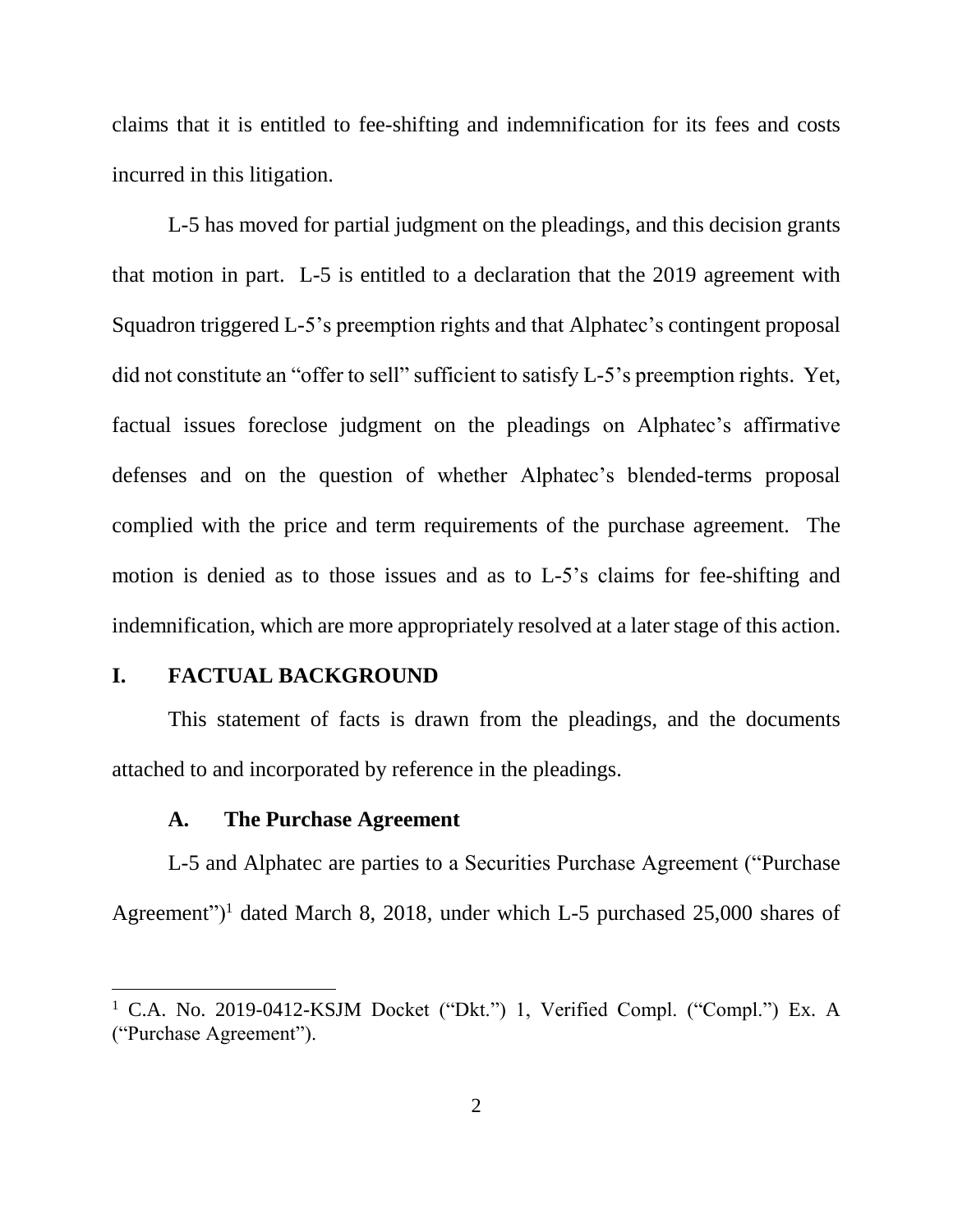Alphatec preferred stock for \$25 million. <sup>2</sup> The Purchase Agreement grants L-5 preemption rights in the event that L-5 achieved an ownership level of at least 12.5% of Alphatec's outstanding stock.<sup>3</sup> L-5 converted its preferred stock such that, at all times relevant to this parties' dispute, L-5's ownership interest has exceeded the 12.5% threshold. 4

L-5's preemption rights are set forth in Section 4.18(a) of the Purchase Agreement, which provides that prior to authorizing "the issuance and sale of any Common Stock or Common Stock Equivalents," Alphatec "will first offer to sell to [L-5] a pro rata portion of such securities . . . at the same price and on the same terms" as those offered to another party.<sup>5</sup> Section 4.18(a) reads in its entirety:

> Immediately following the Closing, and for so long as the LI Group beneficially owns such number of shares of Common Stock on a fully diluted basis (calculated in accordance with Section 4.11(h)) equal to or greater than the Threshold Ownership Percentage, if [Alphatec] authorizes the issuance and sale of any Common Stock or Common Stock Equivalents (other than any Exempt Issuance),[<sup>6</sup> ] [Alphatec] will first offer to sell to [L-5], a

 $\overline{a}$ 

<sup>6</sup> "Exempt Issuance" is defined to include the issuance of securities in connection with specified transactions and the filing of a universal shelf registration statement, none of which are at issue here. *See id*. § 1.1.

<sup>&</sup>lt;sup>2</sup> Compl.  $\P$  1, 9.

<sup>3</sup> Purchase Agreement § 4.18(a).

 $4$  Compl.  $\P$  9.

 $5$  Purchase Agreement § 4.18(a).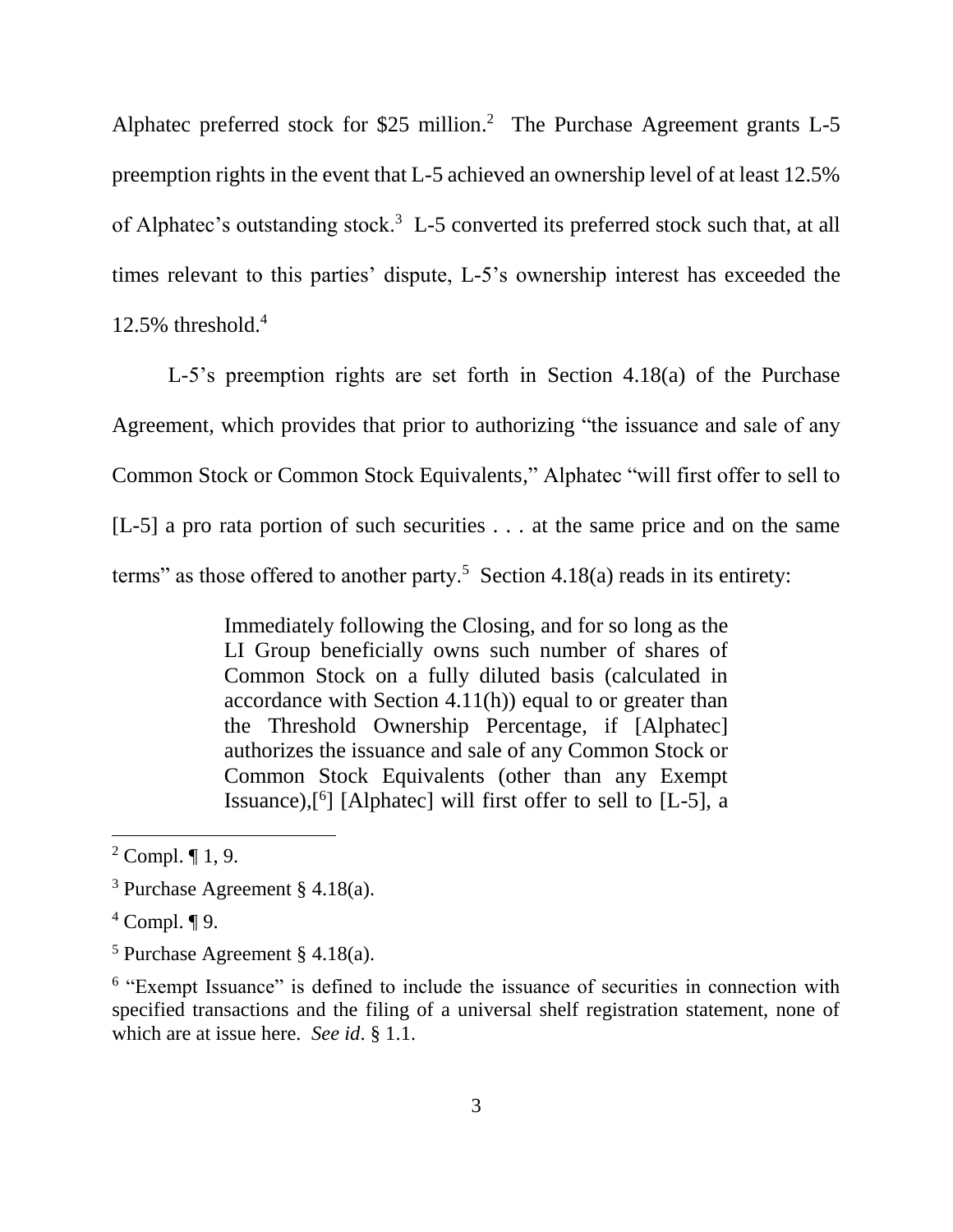pro rata portion of such securities equal to the percentage determined by dividing (i) the number of shares of Common Stock held by the LI Group (determined on a fully-diluted basis (calculated in accordance with Section 4.11(h)), by (ii) the total number of shares of Common Stock then outstanding (determined on a fully-diluted basis (calculated in accordance with Section 4.11(h)). The members of the LI Group (as determined by [L-5]) will be entitled to purchase all or part of such stock or securities at the same price and on the same terms as such stock or securities are to be offered to any other Person.<sup>7</sup>

"Common Stock Equivalents" is defined to include warrants convertible into

Alphatec common stock.<sup>8</sup>

Section 4.8 imposes indemnification obligations on Alphatec for all "losses, liabilities, obligations, claims, contingencies, damages, costs and expenses, including . . . reasonable attorneys' fees and costs of investigation that [L-5] may suffer or incur as a result of or relating to . . . any breach of the Purchase Agreement, including violations of Section 4.18. $9\,$  In the event of a dispute resulting in an action to enforce a provision of the Purchase Agreement by either party, Section 5.9 additionally requires that "the prevailing party in such Action or Proceeding shall be reimbursed by the non-prevailing party for its reasonable attorneys' fees and other

 $\overline{a}$ 

9 *Id*. § 4.8.

 $^7$  *Id.* § 4.18(a).

<sup>8</sup> *Id*. § 1.1.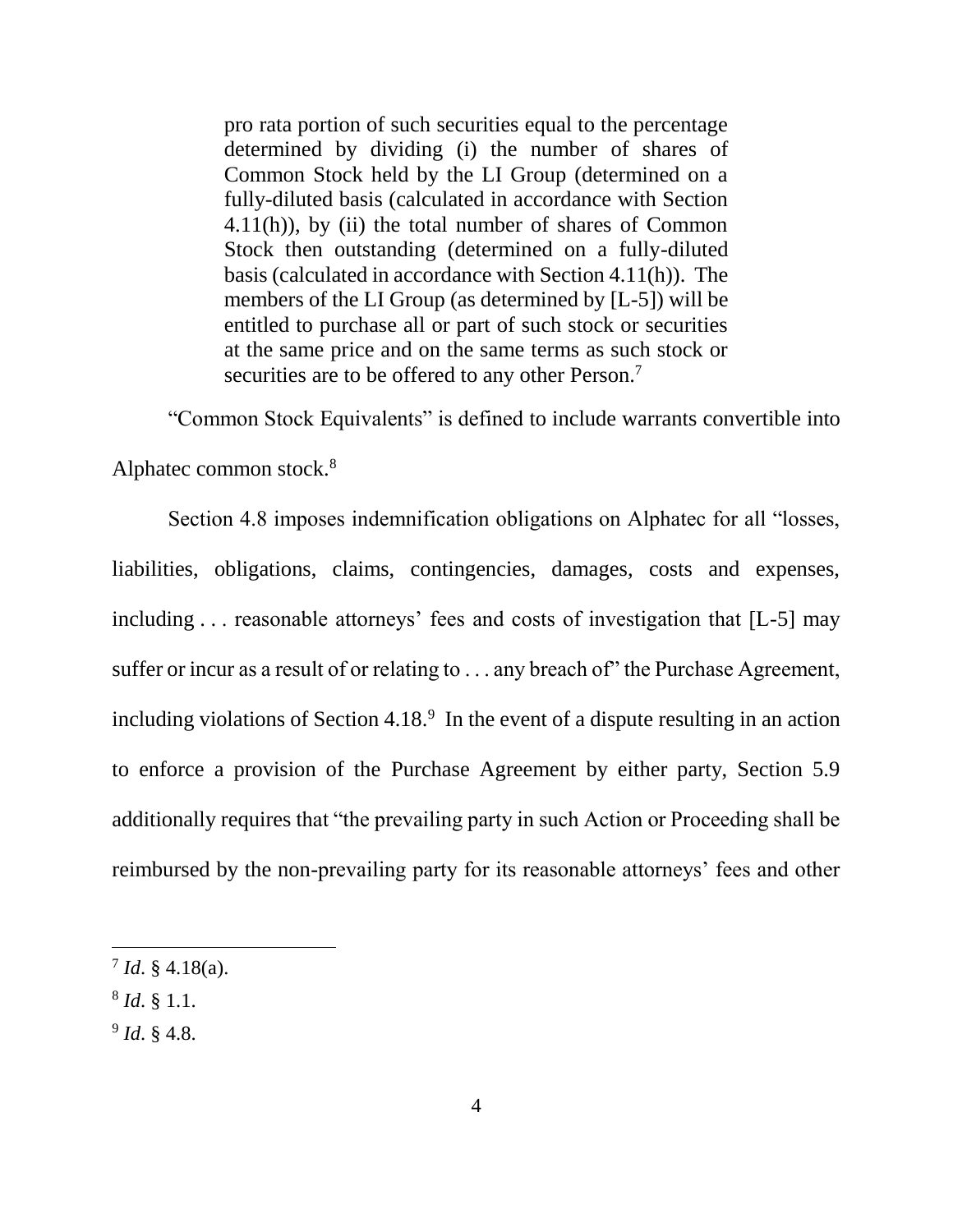costs and expenses incurred with the investigation, preparation and prosecution of such Action or Proceeding."<sup>10</sup>

## **B. The 2018 Agreement**

On November 6, 2018, Alphatec executed a Credit, Security and Guaranty Agreement ("2018 Agreement")<sup>11</sup> with Squadron.<sup>12</sup> Under the 2018 Agreement, Squadron provided Alphatec with a \$35 million term loan facility,<sup>13</sup> and Alphatec granted Squadron warrants entitling Squadron "to purchase 845,000 shares of common stock of [Alphatec] at \$3.15 per share."<sup>14</sup> L-5 did not assert and does not seek to enforce its preemption rights in connection with the 2018 Agreement.<sup>15</sup>

## **C. The 2019 Agreement**

Several months later, Alphatec sought additional capital and contacted both L-5 and Squadron to determine their interest in a debt financing arrangement.<sup>16</sup> L-5 declined. Squadron agreed. On March 27, 2019, Alphatec and Squadron executed

 $10$  *Id.* § 5.9.

 $11$  Compl. Ex. B.

<sup>12</sup> Compl. ¶16.

<sup>13</sup> 2018 Agreement § 2.1(a).

<sup>14</sup> *Id*. §§ 2.1(e), 1.1.

 $15$  Compl. ¶ 17.

<sup>16</sup> Dkt. 11, Def.'s Answer to Verified Compl. and Verified Countercls. ("Answer" or "Countercls.") ¶¶ 16–17, 19.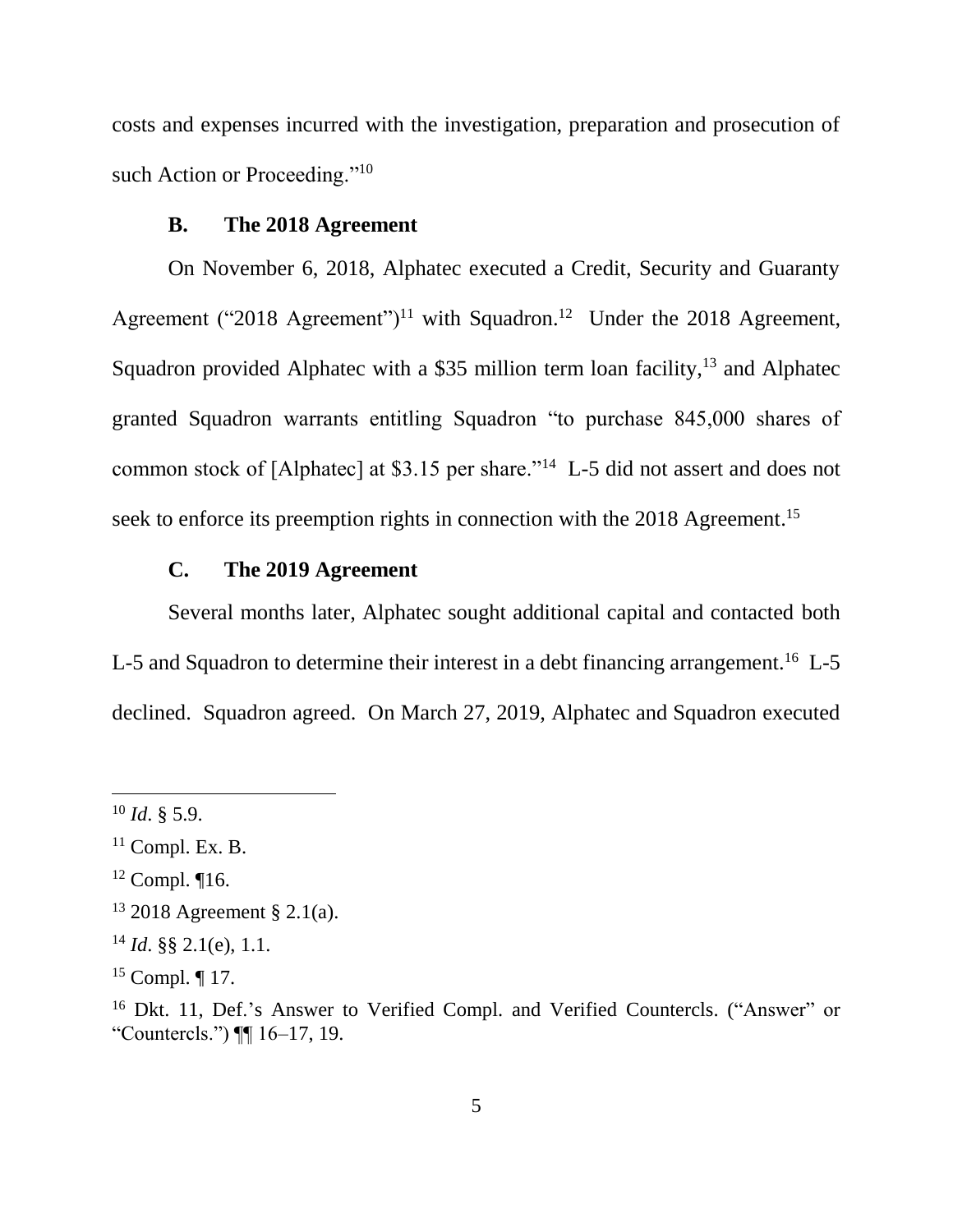the First Amendment to Credit, Security and Guaranty Agreement (the "2019 Agreement").<sup>17</sup>

Under the 2019 Agreement, Squadron provided Alphatec an additional term loan of \$30 million (the "Additional Term Loan").<sup>18</sup> The 2019 Agreement required that Alphatec grant Squadron warrants to purchase 4,838,710 shares of common stock of Alphatec.<sup>19</sup> This additional grant of warrants would not become due until Alphatec drew from the Additional Term Loan.<sup>20</sup> The 2019 Agreement alters and restates the 2018 Agreement's definition of Warrants to establish a new price of  $$2.17.<sup>21</sup>$ 

 $^{20}$  *Id.* 

 $17$  Compl. Ex. C.

<sup>18</sup> Compl. ¶¶ 17, 19; *see also* 2019 Agreement ¶ 3(B) (amending § 2.1(a) of the 2018 Agreement).

<sup>&</sup>lt;sup>19</sup> 2019 Agreement ¶ 3(A) (amending § 1.1 of the 2018 Agreement).

<sup>&</sup>lt;sup>21</sup> *Id.* (defining "Warrants" as "(i) the warrants granted to [Squadron] (including any designee of [Squadron]) in connection with the Initial Term Loan on the Closing Date to purchase 845,000 shares of common stock of [Alphatec] at \$3.15 per share and (ii) the warrants to be granted to [Squadron] (including any designee of [Squadron]) on the date of the initial drawing by [Alphatec] under the Additional Term Loan to purchase 4,838,710 shares of common stock of Holdings at \$2.17 per share, such Warrant shall be substantially in the form of Exhibit B").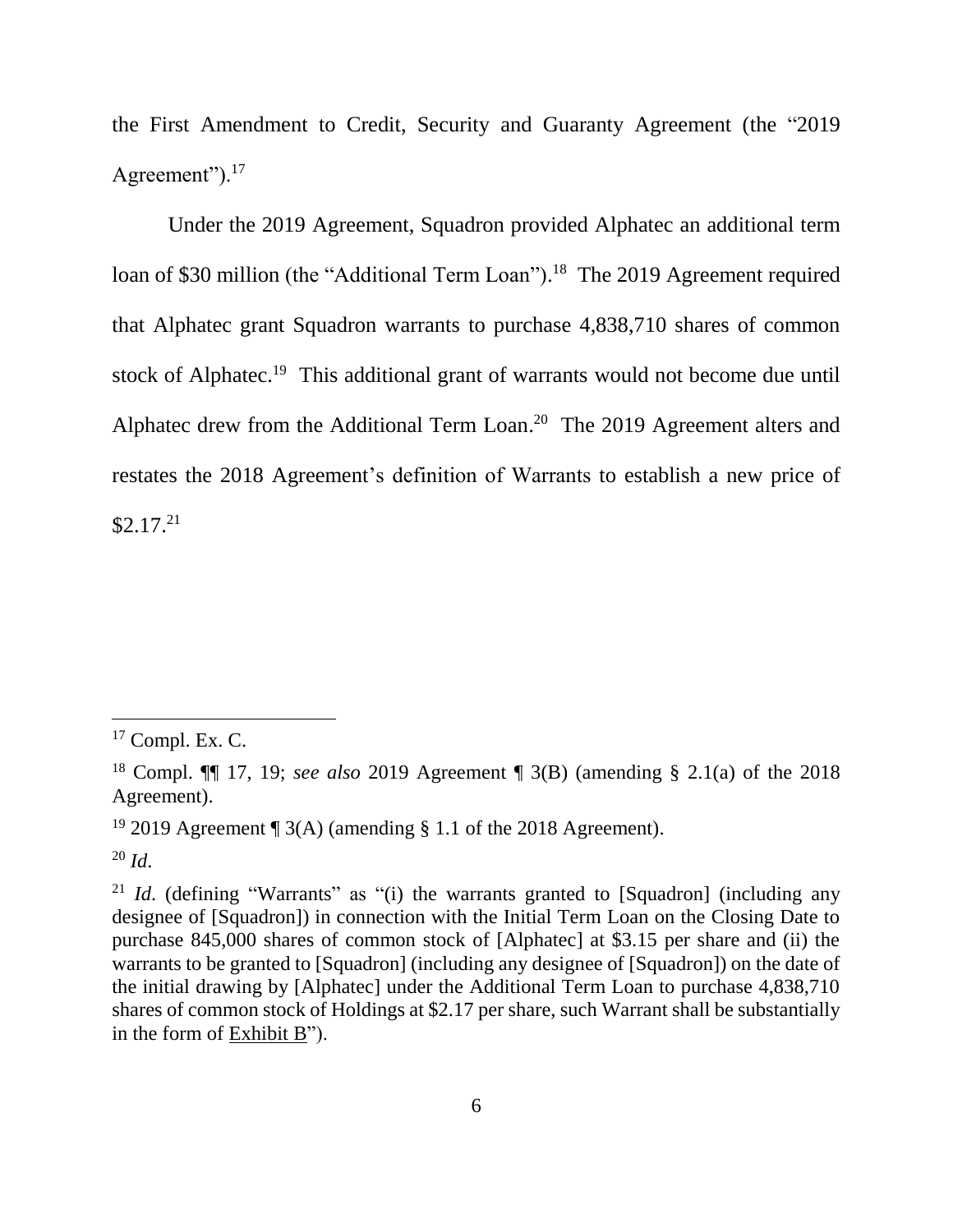#### **D. The Proposal**

Alphatec and L-5 had been in communication during Alphatec's negotiations with Squadron regarding the 2019 Agreement.<sup>22</sup> On March 7, 2019, in response to a letter from L-5's counsel, Alphatec provided L-5 a copy of the binding commitment letter and attached term sheet that Squadron had executed earlier that day.<sup>23</sup> After some back-and-forth between Alphatec and L-5 as to whether the 2019 Agreement triggered L-5's preemption rights, Alphatec made a proposal pursuant to Section 4.18 on May 17, 2019 (the "Proposal").<sup>24</sup> The Proposal took the form of a term sheet that purported to reflect the terms of Alphatec's agreement with Squadron.<sup>25</sup>

Noting the ongoing disagreement as to L-5's preemption rights, the Proposal referenced the protections of "Fed. Rule of Evid. 408 and Cal. Evid. Code 1152" and was labeled with the heading: "For Mediation Purposes Only."<sup>26</sup>

The Proposal sought to replicate the price and terms of the 2018 Agreement and the 2019 Agreement together. To that end, it required that L-5 initially make a

<sup>22</sup> Countercls. ¶¶ 33–36.

<sup>23</sup> *Id*. ¶¶ 37–39.

<sup>24</sup> Countercls. Ex. C; *accord* Countercls. ¶ 62.

<sup>25</sup> Proposal; Countercls. ¶ 62.

<sup>26</sup> Proposal at 1.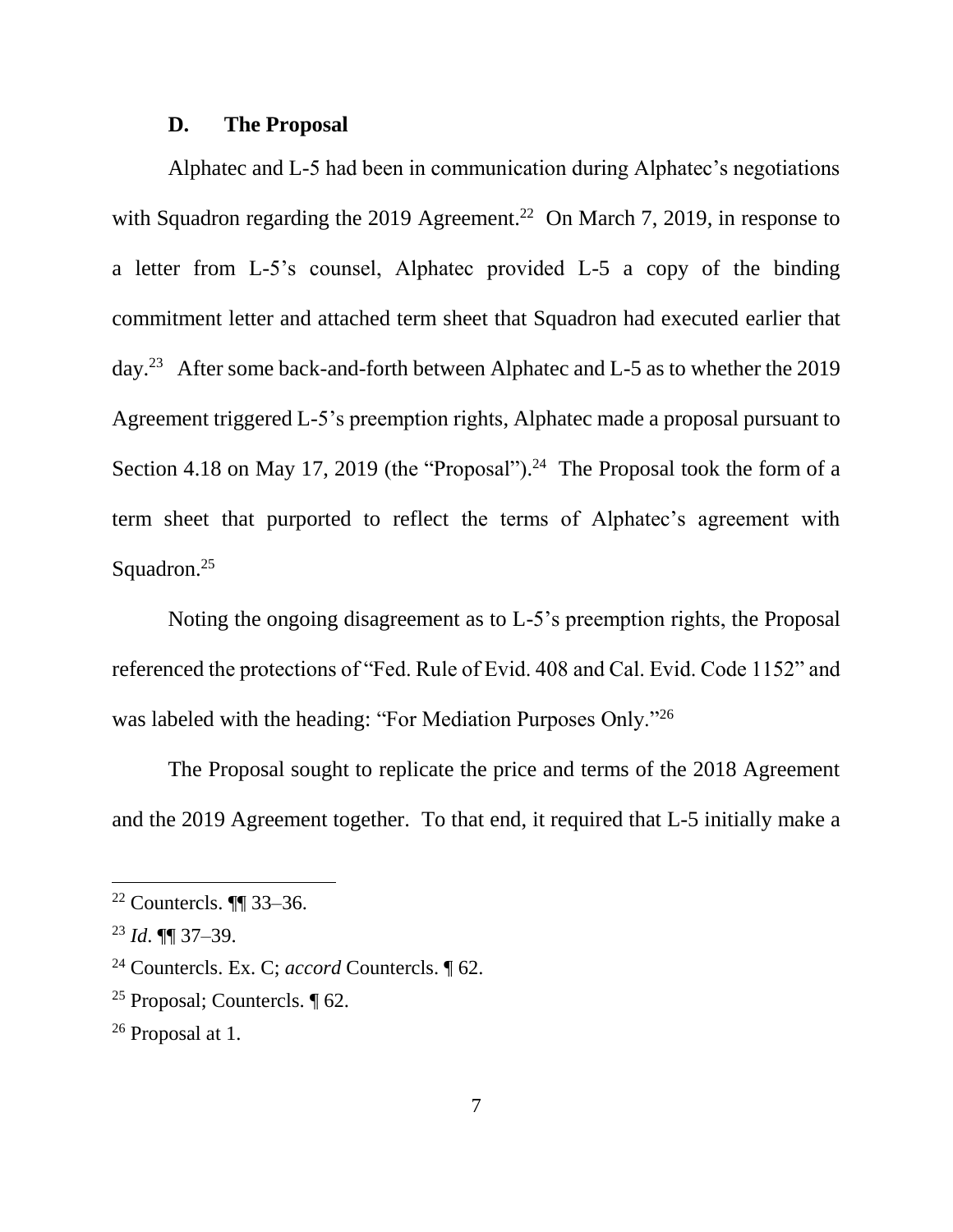first term loan of \$11,550,137 in exchange for warrants to purchase 256,839 Alphatec common shares at \$3.15 per share<sup>27</sup>—the exercise price set forth in the 2018 Agreement.<sup>28</sup> It then required that L-5 commit to make a second term loan of  $$9,118,529.<sup>29</sup>$  Upon Alphatec's draw on the second term loan, L-5 would receive warrants to purchase 1,470,731 shares of Alphatec common stock at \$2.17 per share<sup>30</sup>—the exercise price set forth in the 2019 Agreement.<sup>31</sup> L-5 calculates the weighted average of the exercise price of L-5's warrants as \$2.32, or around 7% more than the \$2.17 exercise price available to Squadron in the 2019 Amendment.<sup>32</sup>

The Proposal was contingent. It contemplated that L-5 would provide Alphatec with a credit facility representing a pro rata portion of the loans Alphatec obtained from Squadron.<sup>33</sup> The Proposal additionally provided that it was "subject

 $\overline{a}$ 

<sup>33</sup> Proposal at 1.

 $^{27}$  *Id.* at 1–2.

<sup>&</sup>lt;sup>28</sup> 2019 Agreement ¶ 3(A).

<sup>29</sup> Proposal at 1.

<sup>30</sup> *Id*. at 2.

 $31$  2019 Agreement ¶ 3(A).

 $32$  L-5 calculates the weighted average by "(i) taking the sum of the exercise price of the warrants multiplied by the number of corresponding shares that could be acquired with those warrants, and (ii) dividing that sum by the total number of shares L-5 could acquire with its warrants. In this instance, the formula is:  $((\$3.15 \times 256.839) + \$2.17 \times$ 1,470,731)) / (256,839 + 1,470,731) = *\$2.32*." Dkt. 17, Pl.'s-Countercl. Def.'s Mem. of Law in Supp. of Its Mot. for J. on the Pleadings ("Pl.'s Opening Brief") at 8–9 n.2.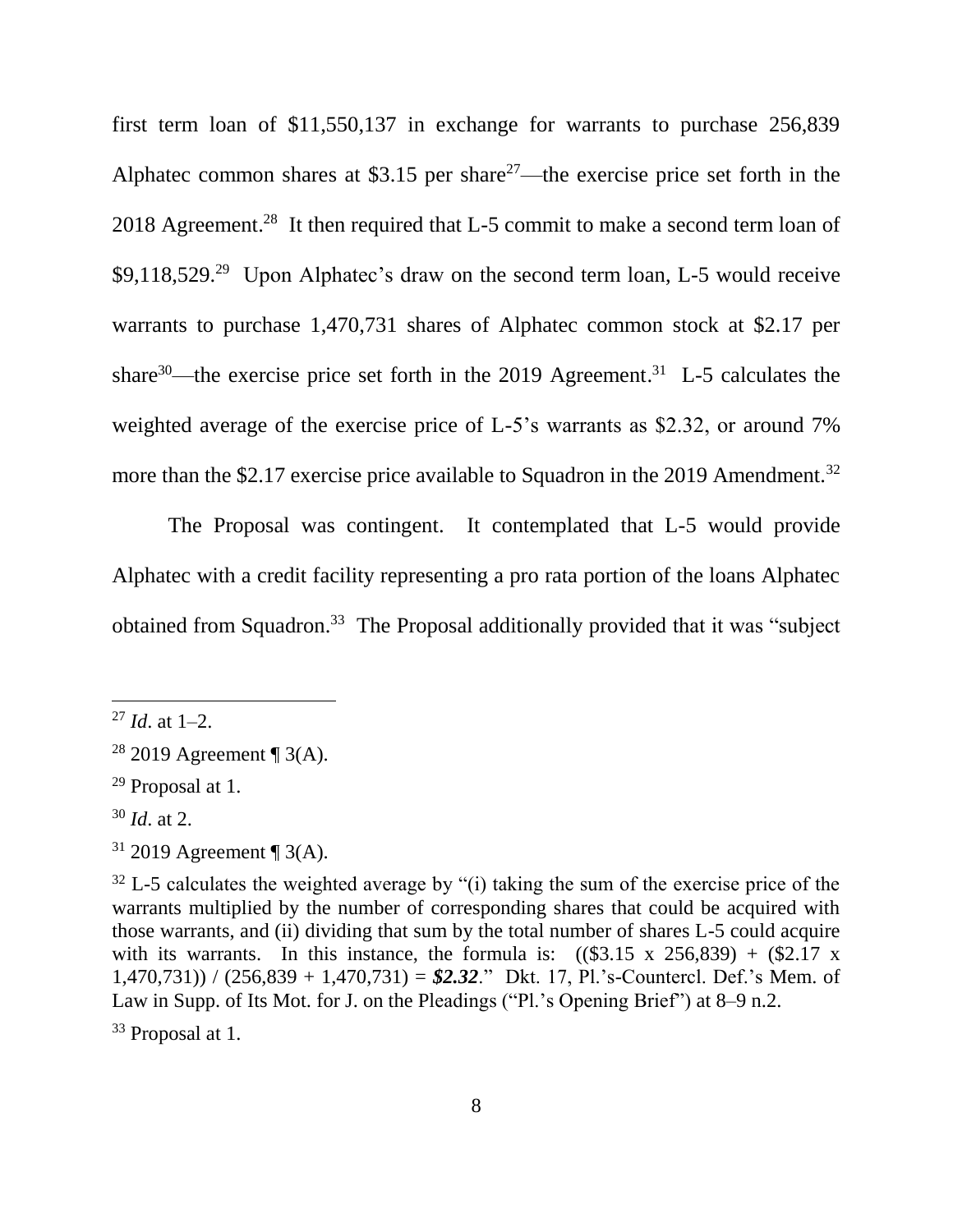to final approval" by Alphatec's Board of Directors. <sup>34</sup> As Alphatec clarified in a May 23, 2019 letter, execution of the Proposal also depended on Squadron agreeing to retroactively carve out a pro rata portion of the warrants it received under the 2018 and 2019 Agreements.<sup>35</sup> The letter stated:

> [T]he [Proposal], if accepted by L-5, requires Squadron to carve out a pro rata portion of its pre-existing security position .... [Alphatec] is unwilling to disrupt, potentially significantly, its relationship with its largest lender, without L-5 first making a binding commitment to execute the resulting deal.<sup>36</sup>

Squadron had no obligation to allow a carve-out, and would have been well within

its rights under the 2019 Agreement to reject L-5's involvement.<sup>37</sup>

The Proposal made explicit that Alphatec was "under no obligation to draw"

from the L-5 loan.<sup>38</sup> The deal contemplated by the Proposal thus created a scenario

<sup>36</sup> *Id*.

 $\overline{a}$ 

<sup>38</sup> Proposal at 1.

<sup>34</sup> *Id*. at 1 n.1.

<sup>35</sup> Countercls. Ex. D, Letter from Craig Hunsaker, General Counsel, Alphatec Spine, Inc., to John Staikos, attorney, LS Power and John Wade, Chief Compliance Officer, LS Power (May 23, 2019) ("May 23, 2019 Letter").

<sup>&</sup>lt;sup>37</sup> The 2019 Agreement explicitly restricted third-party participation: "The terms and provisions of this Amendment shall be for the sole benefit of the parties hereto and their respective successors and assigns; no other person, firm, entity or corporation shall have any right, benefit or interest under this Amendment." 2019 Agreement ¶ 13.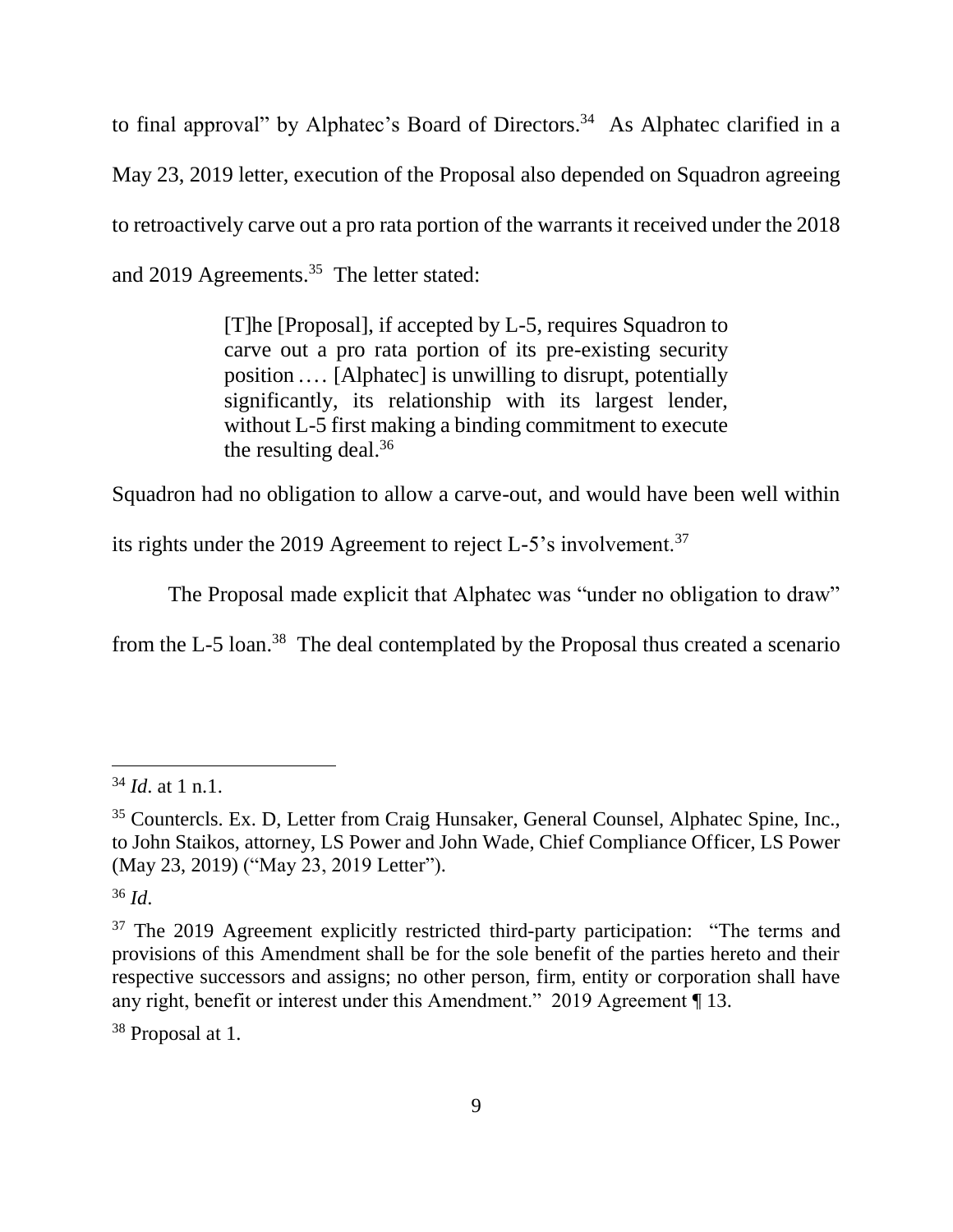where if Alphatec chose to draw from the Squadron loan but not the L-5 loan, Squadron would obtain additional warrants and L-5 would not.<sup>39</sup>

## **E. The 2019 Issuance**

On June 13, 2019, the Board approved a draw on the Additional Term Loan and issue the corresponding warrants to Squadron (the "2019 Issuance"). <sup>40</sup> The Board resolution also approved a warrant issuance to L-5 in the event it accepted the Proposal.<sup>41</sup>

#### **F. This Litigation**

L-5 filed this litigation on June 4, 2019, to enforce its preemption rights. L-5's Complaint asserts three causes of action. In Count I, L-5 seeks a declaration that the 2019 Agreement triggered L-5's preemption rights. In Count II, L-5 seeks a declaration that Alphatec breached the Purchase Agreement by failing to offer L-5 the opportunity to participate in the 2019 Amendment at the same price and on the

<sup>&</sup>lt;sup>39</sup> Section 5.1 of the 2018 Agreement restricted Alphatec's ability to incur additional subsequent debt without Squadron's permission, effectively giving Squadron veto power over Alphatec's ability to draw down on the L-5 loan in the Proposal and on Alphatec's issuance of warrants to L-5 pursuant to that loan. *See* 2018 Agreement, § 5.1 ("No Borrower will . . . create, incur, assume, guarantee or otherwise become or remain directly or indirectly liable with respect to, any Debt, except for Permitted Debt."); *see also id*. § 1.1 (defining "Debt" and "Permitted Debt").

<sup>40</sup> Countercls. ¶¶ 70–71.

<sup>41</sup> *Id*.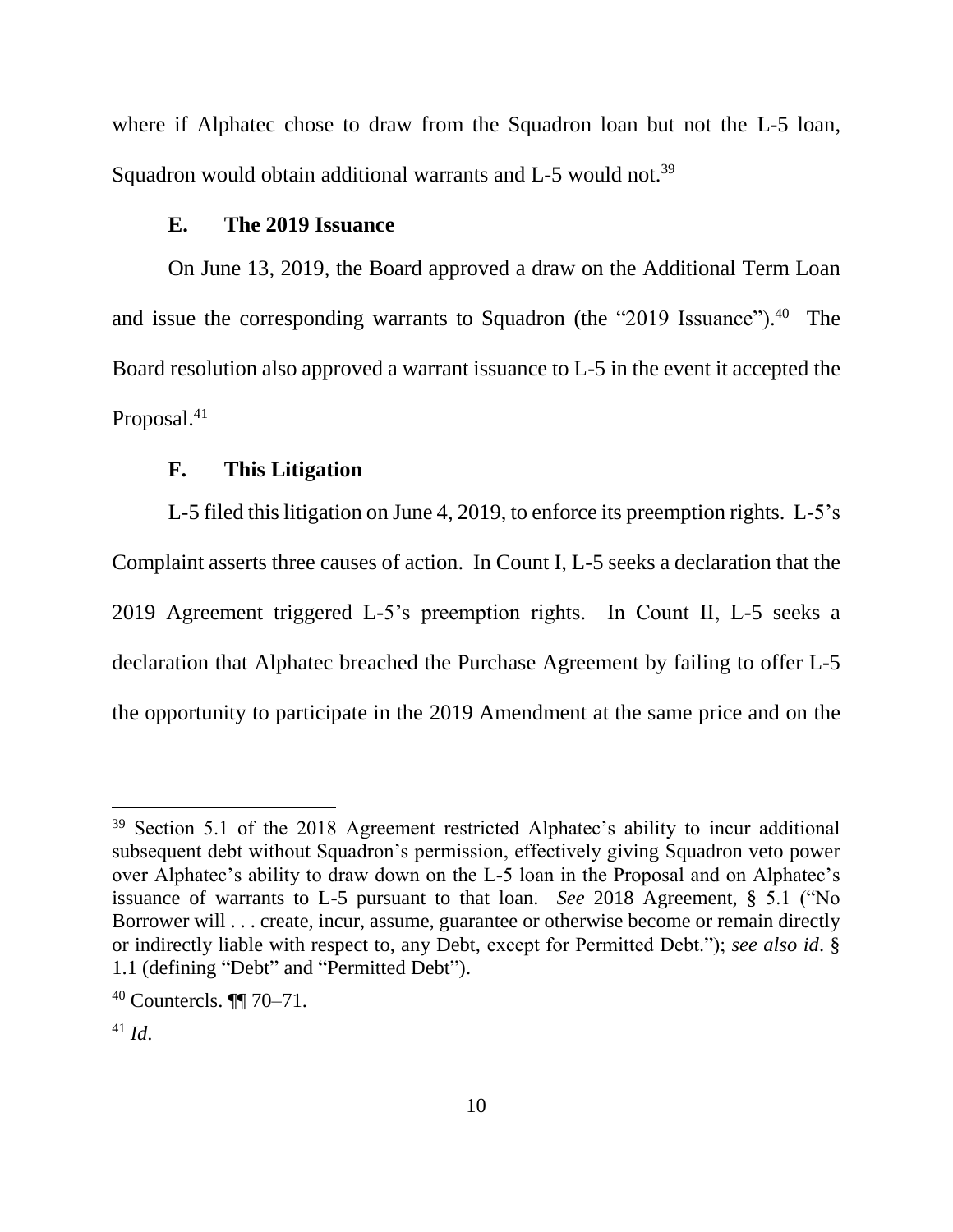terms as Squadron. In Count III, L-5 seeks indemnification under Sections 4.8 and 5.9 of the Purchase Agreement for its reasonable attorneys' fees and other costs and expenses incurred in connection with this action.

On July 30, 2019, Alphatec filed its answer and asserted two counterclaims seeking declarations that mirror the relief sought in Counts I and II of the Complaint.<sup>42</sup> L-5 answered the counterclaims on September 18, 2019.<sup>43</sup>

On January 31, 2020, L-5 moved for partial judgment on the pleadings as to all questions of liability, leaving only the remedy to be determined. 44 The parties completed briefing on the motion on May 6, 2020, $45$  and the court held oral argument on July 14, 2020.<sup>46</sup>

## **II. LEGAL ANALYSIS**

A motion for judgment on the pleadings under Court of Chancery Rule 12(c) may be granted "where the movant is entitled to judgment as a matter of law and

<sup>&</sup>lt;sup>42</sup> Answer and Countercls.

<sup>&</sup>lt;sup>43</sup> Dkt. 14, Pl.-Countercl. Def. L-5 Healthcare P'rs. LLC's Ans. and Affirmative Defenses. <sup>44</sup> Pl.'s Opening Br. at 2.

<sup>45</sup> *See* Dkt. 27, Def.-Countercl. Pl.'s Answering Br. in Opp'n to Pl.-Countercl. Def.'s Mot. for Partial J. on the Pleadings ("Def.'s Ans. Br."); Dkt. 29, Pl.-Countercl. Def.'s Reply Br. in Supp. of Its Mot. for Partial J. on the Pleadings ("Pl.'s Reply Br.").

<sup>&</sup>lt;sup>46</sup> Dkt. 38, Oral Argument and Partial Rulings of the Ct. Via Zoom on L-5 Healthcare P'rs., LLC's Mot. for Partial J. on the Pleadings and Mot. for Stay of Disc. ("Oral Argument Tr.").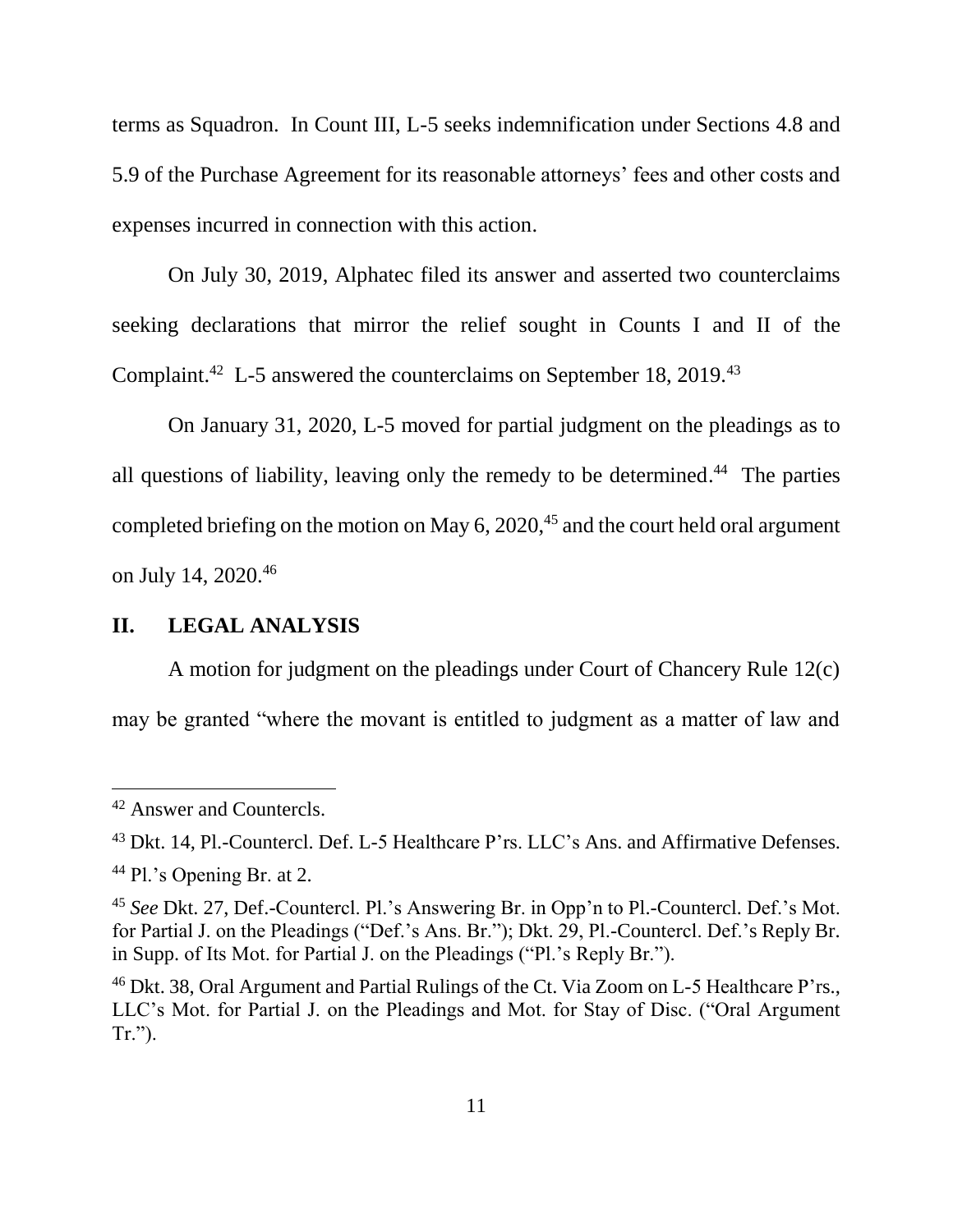there are no disputed material facts."<sup>47</sup> Judgment on the pleadings "is a proper framework for enforcing unambiguous contracts because there is no need to resolve material disputes of fact."<sup>48</sup> The court "must draw all reasonable inferences from those facts in the light most favorable to the nonmoving party" and "may consider the agreements attached to the pleadings in making its determination."<sup>49</sup> The court also may take judicial notice of a corporation's public filings.<sup>50</sup>

L-5 moves for judgment on the pleadings as to the following issues: (i) whether the 2019 Amendment triggered L-5's preemption rights; (ii) whether Alphatec breached the Purchase Agreement by failing to offer L-5 the opportunity to participate in the 2019 Amendment "at the same price and on the same terms" as offered to Squadron; and (iii) whether Alphatec is required to indemnify L-5 under Section 4.8 and reimburse L-5 under Section 5.9 of the Purchase Agreement.<sup>51</sup> This decision tackles the issues in that order.

<sup>47</sup> *Cantor Fitzgerald, L.P. v. Cantor*, 2001 WL 1456494, at \*4 (Del. Ch. Nov. 5, 2001).

<sup>48</sup> *Chicago Bridge & Iron Co. N.V. v. Westinghouse Elec. Co. LLC*, 166 A.3d 912, 925 (Del. 2017) (citation omitted); *accord Fortis Advisors LLC v. Meds. Co.*, 2019 WL 7290945, at \*1 (Del. Ch. Dec. 18, 2019) (ORDER).

<sup>49</sup> *CorVel Enter. Comp, Inc. v. Schaffer*, 2010 WL 2091212, at \*1 (Del. Ch. May 19, 2010). <sup>50</sup> *Tyson Foods*, 2007 WL 2351071, at \*2 (Del. Ch. Aug. 15, 2007).

<sup>51</sup> Pl.'s Opening Brief at 22.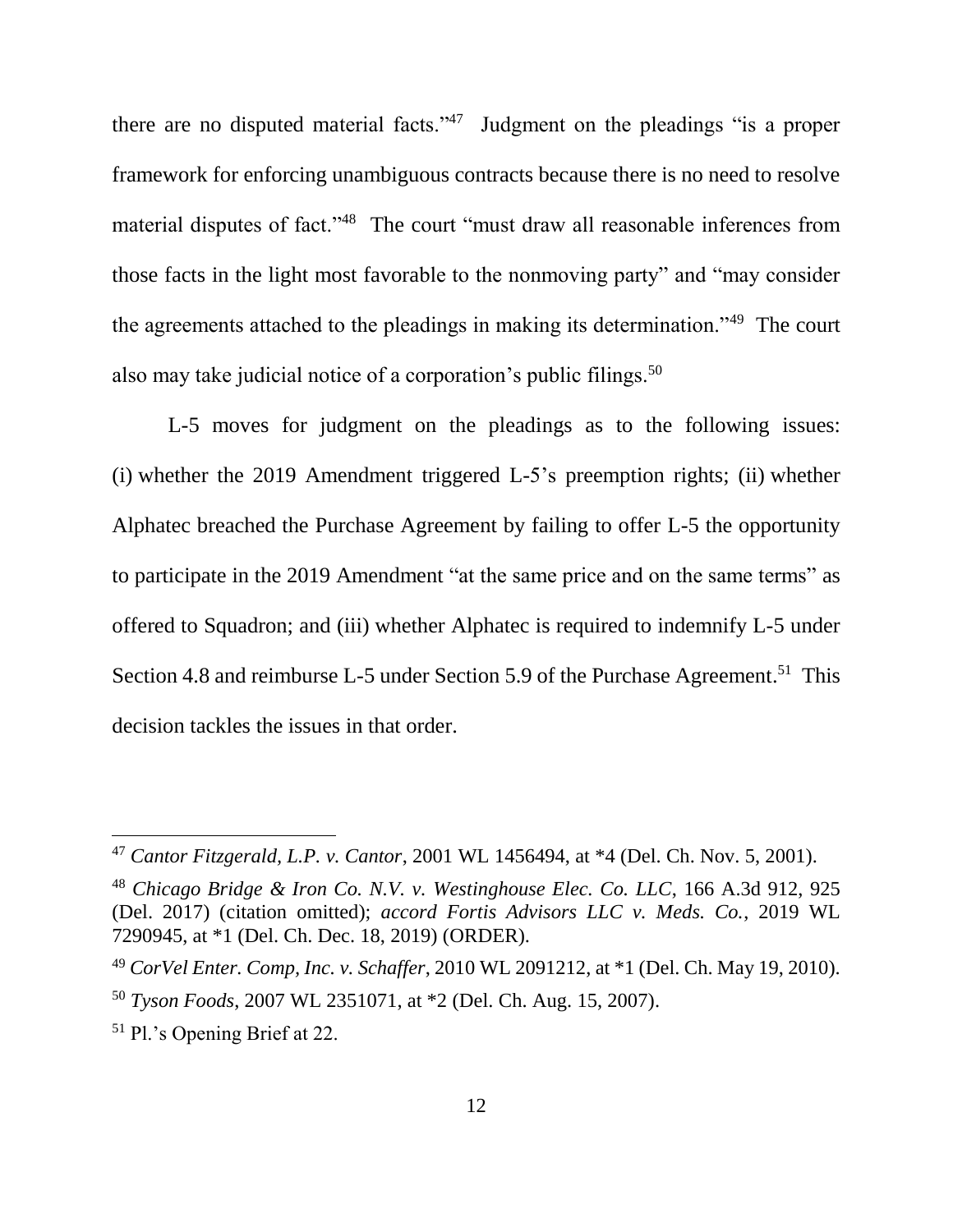## **A. L-5's Preemption Rights Were Triggered.**

Under Section 4.18 of the Purchase Agreement, L-5 is entitled to exercise its preemption rights if Alphatec "*authorizes the issuance and sale* of any . . . Common Stock Equivalents" to a third-party.<sup>52</sup> The parties agree that the warrants were Common Stock Equivalents.<sup>53</sup> They dispute whether the issuance and sale of warrants were "authorized" so as to trigger L-5's preemption rights.

L-5's primary argument is that its preemption rights were triggered by the 2019 Issuance. This is a good argument, as the 2019 Issuance was unequivocally an "issuance and sale" that Alphatec "authoriz[ed]." Alphatec does not respond to this argument on its merits. Instead, Alphatec argues that the court should ignore the 2019 Issuance because it occurred after L-5 filed the Verified Complaint. Alphatec, however, admitted the fact of the 2019 Issuance in its Counterclaims.<sup>54</sup> Consistent with the purpose of Rule  $12(c)$ ,<sup>55</sup> the court can take judicial notice of Alphatec's

 $52$  Purchase Agreement § 4.18(a) (emphasis added).

 $53$  Answer ¶ 9.

<sup>54</sup> Countercls. ¶¶ 70–71.

<sup>55</sup> *See* 5C *Federal Practice and Procedure* § 1367 (3d ed. 2020) (describing the purpose of the analogous Federal Rule of Civil Procedure as "to provide a means of disposing of cases when the material facts are not in dispute between the parties and a judgment on the merits can be achieved by focusing on the content of the competing pleadings, exhibits thereto, matters incorporated by reference in the pleadings, whatever is central or integral to the claim for relief or defense, and any facts of which the district court will take judicial notice").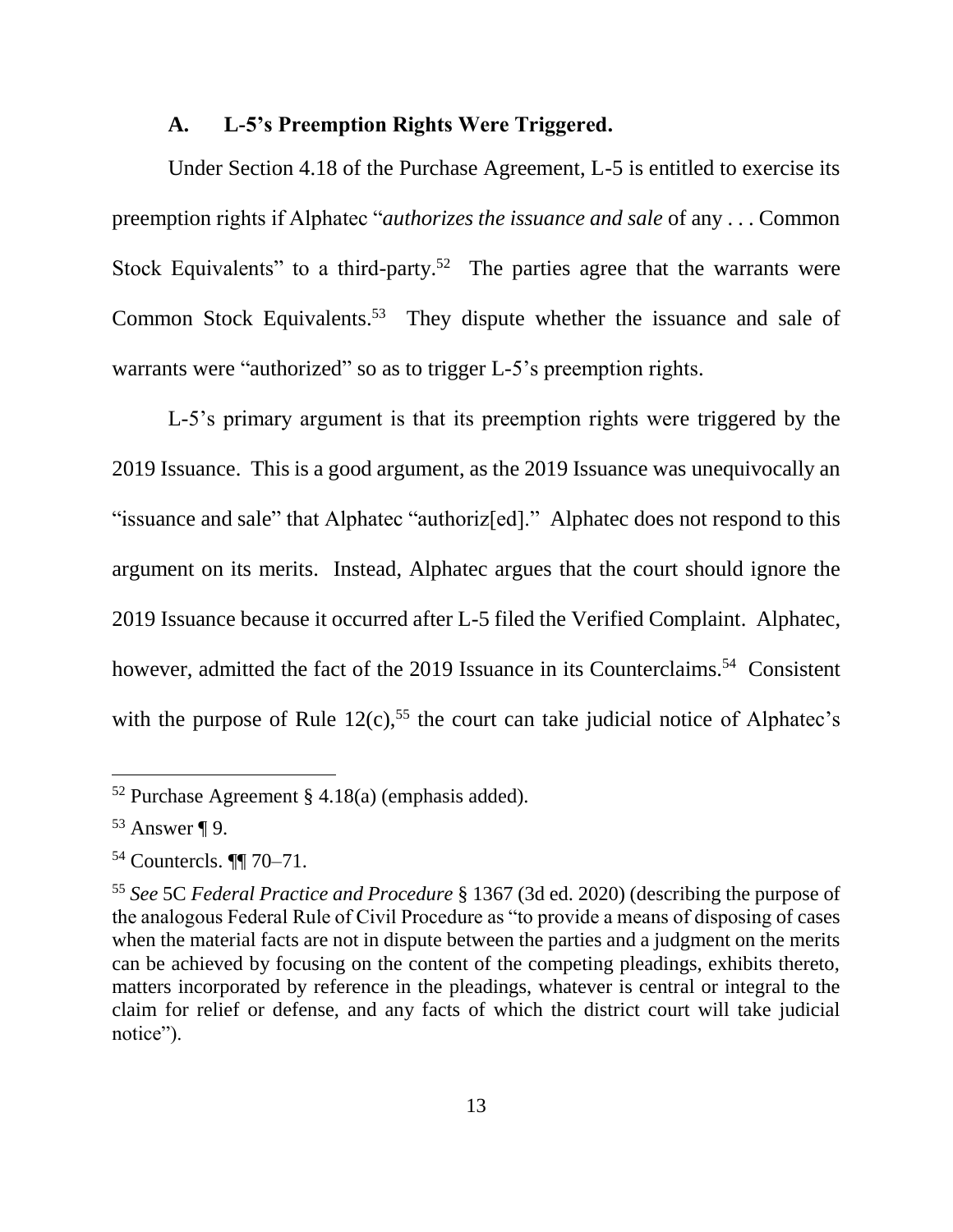admission for the purpose of this motion. 56 The 2019 Issuance, therefore, triggered L-5's preemption rights under Section 4.18.

For completeness, this decision addresses L-5's alternative argument, which is that 2019 Agreement, standing alone, constituted the requisite "authorization" of the issuance and sale of warrants that triggered L-5's preemption rights. This too is a good argument. "Authorize" means "to formally approve,"<sup>57</sup> or to "give official permission for or approval to."<sup>58</sup> The 2019 Agreement did just that, setting forth the terms and conditions under which the issuance and sale of warrants would occur.

Alphatec responds that under the 2019 Agreement, no warrants were due until Alphatec drew on the Additional Term Loan, <sup>59</sup> and the 2019 Amendment did not

<sup>56</sup> *See Merrill v. United Parcel Serv.*, 956 A.2d 1196, 1201–02 (Del. 2008) ("Voluntary and knowing concessions of fact made by a party during judicial proceedings (*e.g.*, statements contained in pleadings . . .) are . . . . traditionally considered conclusive and binding upon both the party against whom they operate, and upon the court."); *Airborne Health, Inc. v. Squid Soap, LP*, 984 A.2d 126, 130 (Del. Ch. 2009) (reiterating permissible sources of facts on a motion for judgment on the pleadings, including defendant's "answer and counterclaims.").

<sup>57</sup> *Authorize*, Black's Law Dictionary (11th ed. 2019).

<sup>58</sup> *PWP Xerion Hldgs. III LLC v. Red Leaf Res., Inc.* 2019 WL 5424778, at \*12 (Del. Ch. Oct. 23, 2019) (citations omitted).

<sup>59</sup> Def.'s Ans. Br. at 18; *see* 2019 Agreement ¶ 3(A).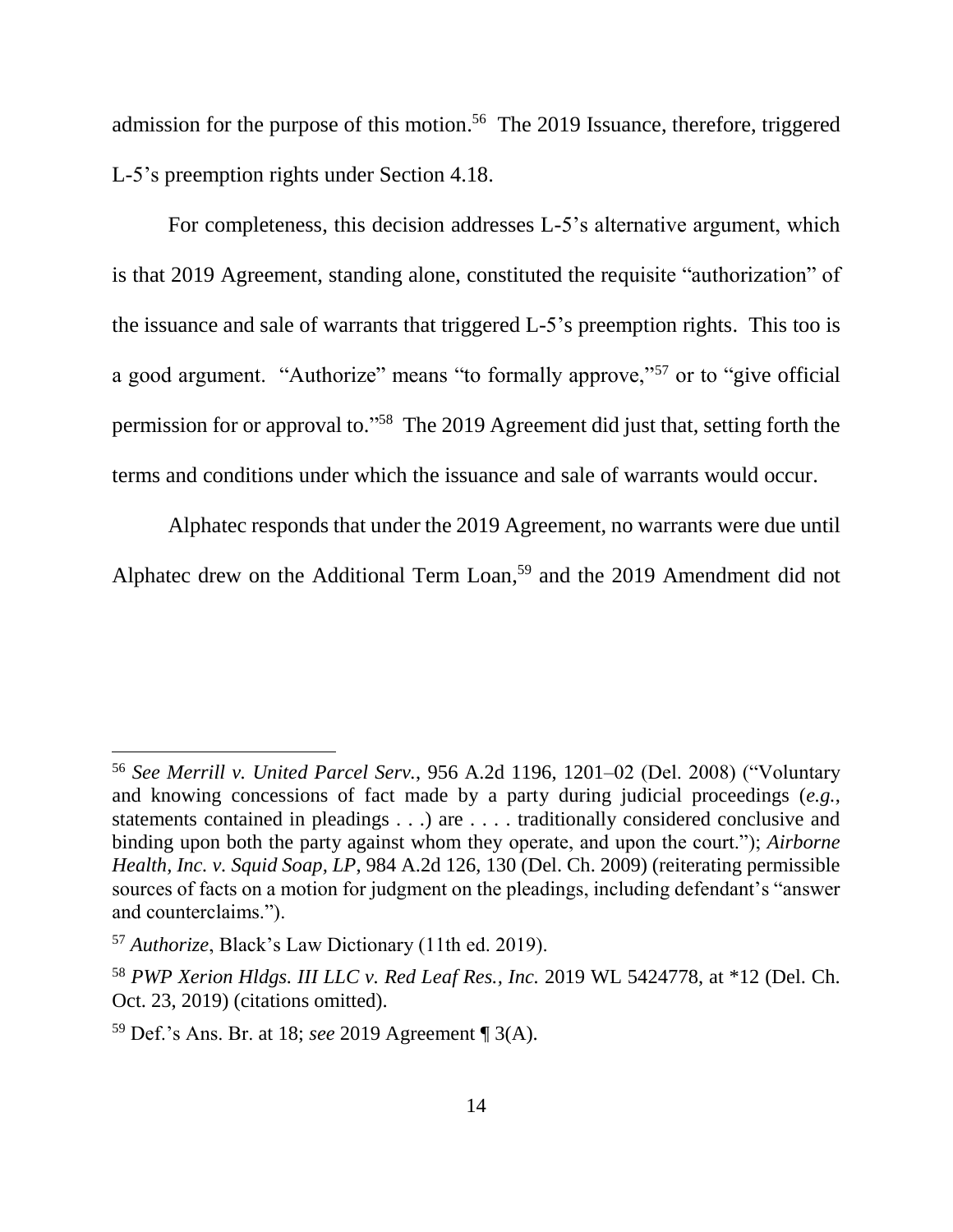mandate that Alphatec ever draw on the loan.<sup>60</sup> Alphatec thus argues that the 2019 Agreement alone did not constitute an authorization of the issuance or sale of warrants because an intervening event—Alphatec's decision to draw on the loan was required.

Alphatec's interpretation does not work. Many agreements authorize the payment or issuance of consideration upon the completion of a condition, and the presence of a condition in the 2019 Agreement did not render that consideration the issuance of warrants—somehow less "authorized." In essence, Alphatec's interpretation confuses the *authorization* of an issuance and sale with the distinct act of satisfying the *conditions* of that issuance and sale. It further conflates the authorization of the *issuance and sale* of warrants with the distinct act of authorizing a *draw on the Additional Term Loan*.

## **B. The Proposal Was Not an "Offer to Sell."**

 $\overline{a}$ 

Having determined that the 2019 Amendment and subsequent issuance triggered L-5's preemption rights, the analysis next turns to the question of whether Alphatec complied with its obligations under Section 4.18 of the Purchase

 $60$  The 2019 Agreement, however, imposes a fine of \$300,000 "in the event Borrowers have not completed an initial drawing under the Additional Term Loan on or before June 30, 2019." 2019 Agreement ¶ 3(B).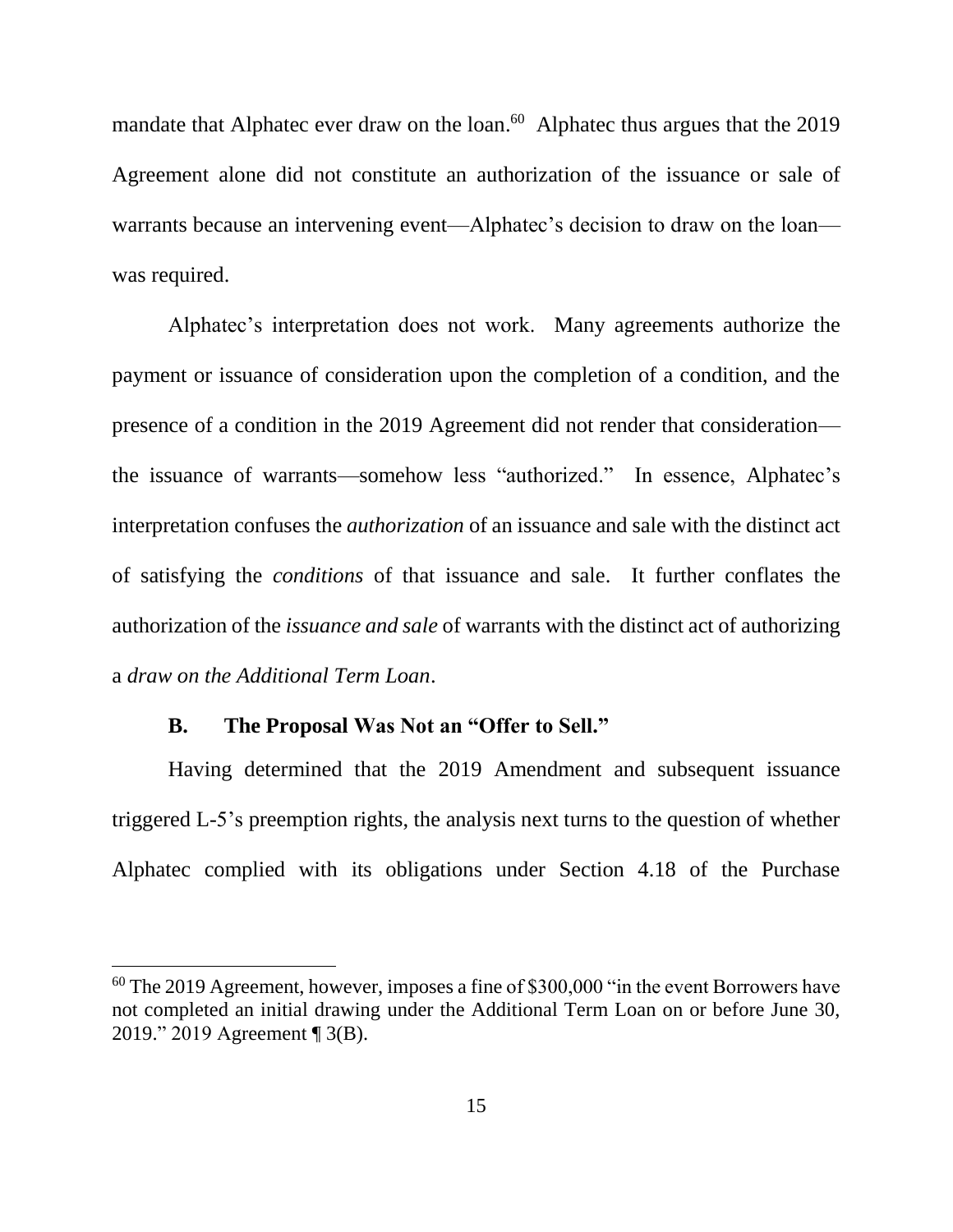Agreement to "offer to sell" to L-5 a pro rata portion of the warrants "at the same price and on the same terms."<sup>61</sup> Alphatec argues that the Proposal contained the "same price" and "same terms" in compliance with this obligation. In response, L-5 raises a threshold issue, arguing that the Proposal was not in fact an "offer to sell" as required by Section 4.18.

An offer "is a manifestation of assent that empowers another to enter into a contract by manifesting assent in return."<sup>62</sup> A valid offer "confers upon the offeree the power to create a contract."<sup>63</sup> The validity of an offer thus requires that "one making an offer assent[] in advance to the proposed bargain, after which all that is required to complete the mutual assent necessary is the assent of the offeree."<sup>64</sup> A valid offer contains sufficient finality such that an offeree's acceptance of an offer constitutes the last step in forming a contract.<sup>65</sup> Provisions that allow the proponent

<sup>&</sup>lt;sup>61</sup> Purchase Agreement § 4.18(a).

<sup>62</sup> E. Allan Farnsworth & Zachary Wolfe, 1 *Farnsworth on Contracts* § 3.13 at 3-77 (4th ed. 2019).

<sup>63</sup> *Id*. § 3.03 at 3-7.

<sup>64</sup> 1 *Williston on Contracts* § 4:3 (4th ed. 2020).

<sup>65</sup> *Restatement (Second) of Contracts* § 24 cmt. a (Am. L. Inst. 2020) ("[T]he key concept involves giving the addressee the apparent power to conclude a contract without further action by the other party."); *see also Id.* § 35 cmt. c ("Exercise of the power of acceptance concludes an agreement and a bargain, and thus satisfies one of the requirements for formation…").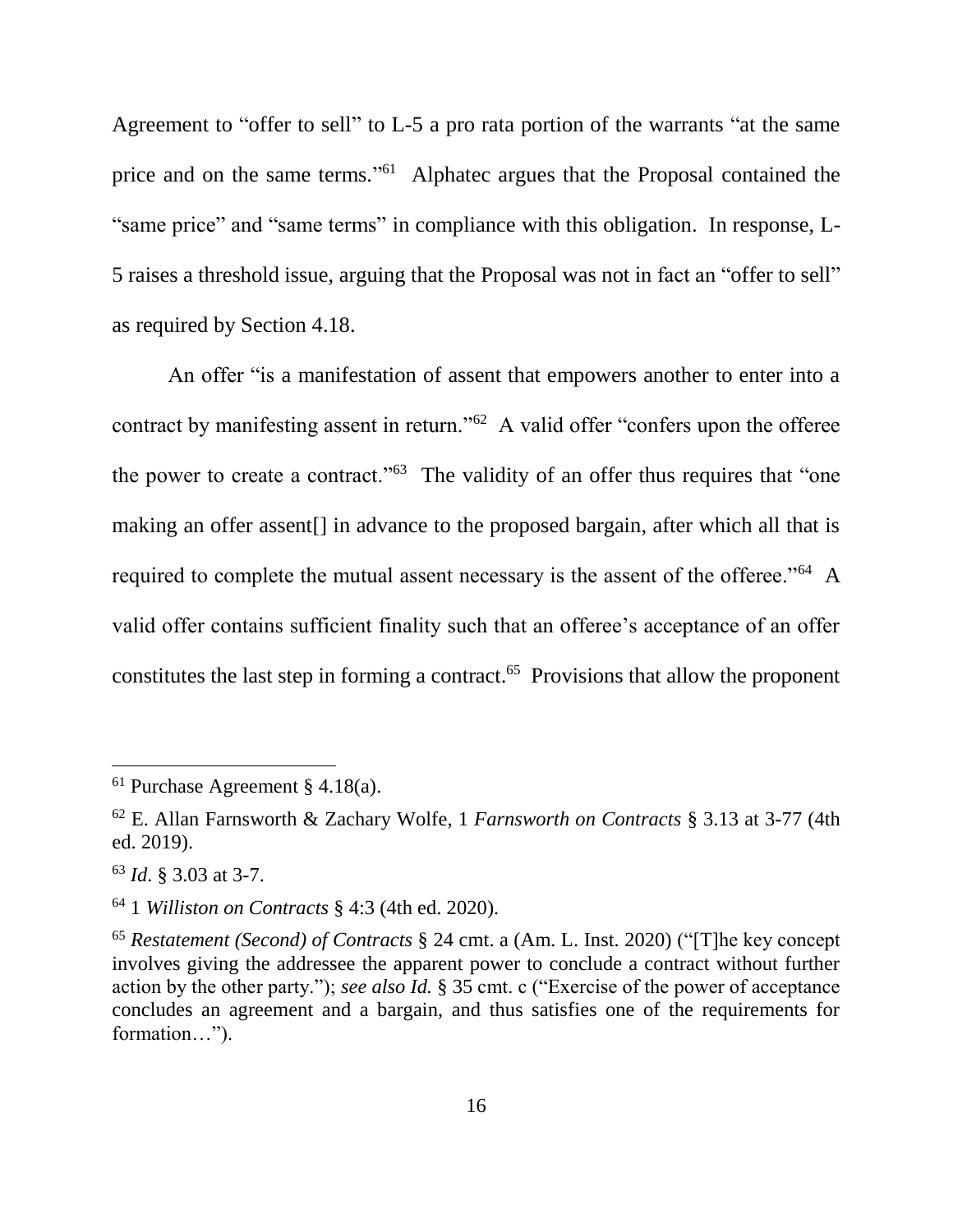of a proposal to unilaterally withdraw it or withhold assent pending approval are typically an indication that a proposal is not an offer.<sup>66</sup>

In light of its contingent nature, L-5 is correct that the Proposal does not constitute an "offer" as required by Section 4.18. The Proposal was contingent on Board approval.<sup>67</sup> The Proposal was also contingent on further negotiations with Squadron. As clarified by the May 23 Letter, if L-5 had accepted the Proposal, Alphatec would *then* "approach Squadron to negotiate L-5's pro rata security interest."<sup>68</sup> Squadron, through restrictive covenants on Alphatec's ability to take on more debt<sup>69</sup> and the explicit exclusion of third parties to the 2019 Agreement,<sup>70</sup> had

<sup>66</sup> *Farnsworth on Contracts* § 3.13 at 3-86 ("[T]he insertion into a proposal of a clause that reserves to its maker the power to close the deal is a compelling indication that the proposal is not an offer. A common example provides that the agreement is not binding until it has been approved at the home office of the maker of the proposal."); *Restatement (Second) of Contracts* § 24 ("An offer is the manifestation of willingness to enter into a bargain, so made as to justify another person in understanding that his assent to that bargain is invited *and will conclude it*." (emphasis added)); *see also Wilgus v. Salt Pond Inv. Co.*, 498 A.2d 151, 156 (Del. Ch. 1985) (finding an offer pursuant to a right of first refusal contingent because it required investor approval and holding that, "[a]lthough Short signed the document it remained unenforceable as to the investors and until such time as the investors approved its terms it was merely an offer to further negotiate."), *superseded by statute on other grounds, as recognized in Wilm. & N. Ry. Co. v. Del. Valley Ry. Co.*, 1999 WL 463705, at \*6 (Del. Super. Mar. 30, 1999).

<sup>67</sup> Proposal at 1 n.1.

<sup>68</sup> May 23, 2019 Letter at 1.

<sup>69</sup> 2018 Agreement § 5.1.

<sup>70</sup> 2019 Agreement ¶ 13 ("The terms and provisions of this Amendment shall be for the sole benefit of the parties hereto and their respective successors and assigns; no other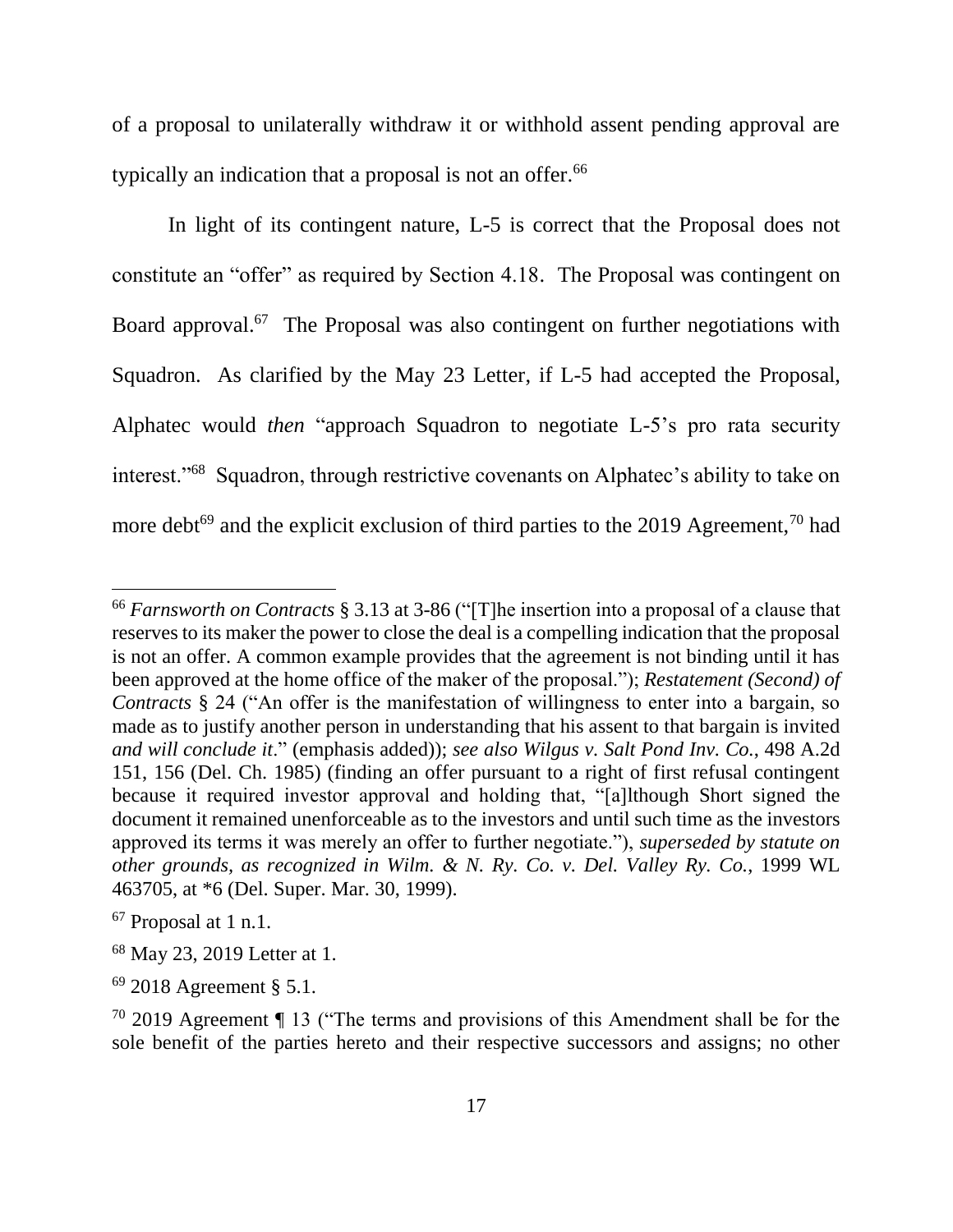functional veto power over L-5's receipt of warrants. Squadron thus had no obligation to revise the 2019 Agreement, to permit L-5's participation, or to allow Alphatec to draw down on an L-5 loan. L-5's acceptance of the Proposal as the offeree would not have been the final step in establishing a contract for these reasons.<sup>71</sup>

Because the Proposal was contingent on approval by both Alphatec's Board and Squadron, it lacked sufficient finality to constitute an offer. The Proposal was thus a promise to further negotiate and not an "offer to sell" as required by Section 4.18 of the Purchase Agreement.<sup>72</sup>

person, firm, entity or corporation shall have any right, benefit or interest under this Amendment.").

 $71$  One way Alphatec could have avoided conditioning the Proposal on further negotiations with Squadron was to first make the "offer to sell" to L-5 before entering into a final agreement with Squadron, as the Purchase Agreement seems to contemplate. Purchase Agreement § 4.18(a) (providing that Alphatec "*first* offer to sell to [L-5] a pro rata portion of such securities . . . at the same price and on the same terms" as those offered to another party (emphasis added)).

 $^{72}$  L-5 also argues that the Proposal is a settlement offer and not an "offer to sell." Alphatec labeled the Proposal "For Mediation Purposes Only" and "Subject to Fed. Rule of Evid. 408 and Cal. Evid. Code 1152," Proposal at 1, designations that L-5 asks the court to uphold. Generally, Rule 408 prohibits parties for relying on settlement communications to prove or disprove liability. D.R.E. 408; *see also Grunstein v. Silva*, 2011 WL 378782, at \*6 (Del. Ch. Jan. 31, 2011) (noting that, under Delaware Rule of Evidence 408, "evidence of an offer in compromise is inadmissible if offered for the purpose of proving or disproving liability"). This decision considers the substance of the Proposal because doing so does not prejudice L-5.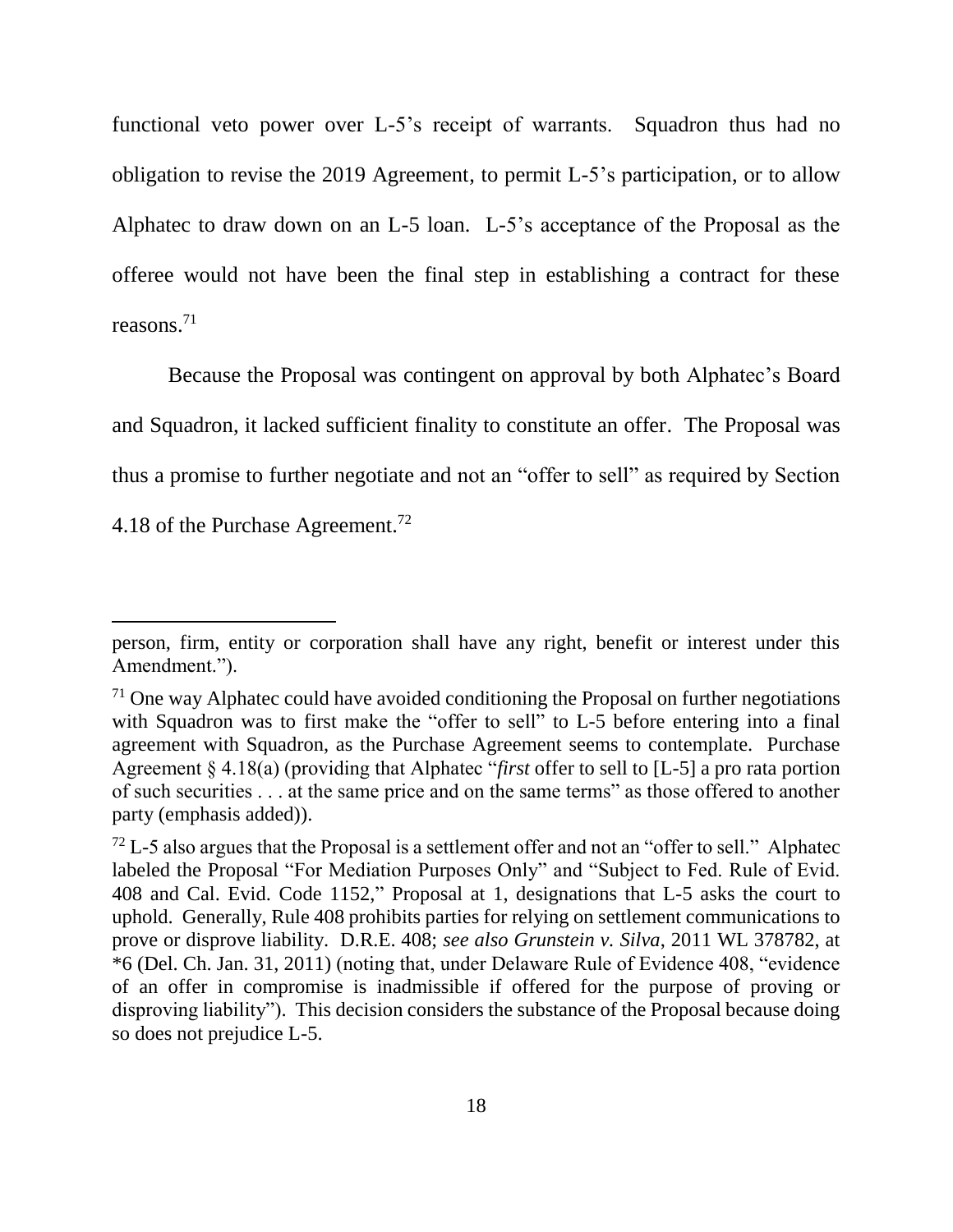Because the Proposal was not an "offer" as required by Section 4.18(a) of the Purchase Agreement, this decision does not reach the question of whether the blended terms of the Proposal complied with Section  $4.18(a)^{73}$ 

### **C. Reimbursement and Indemnification**

Section 5.9 provides that Alphatec must reimburse L-5 for its "reasonable attorneys' fees and other costs and expenses incurred with the investigation, preparation and prosecution" of this litigation if  $L-5$  prevails in this action.<sup>74</sup> Section 4.8 of the Purchase Agreement further provides that Alphatec must indemnify L-5 for all "losses, liabilities, obligations, claims, contingencies, damages, costs and expenses, including all judgments, amounts paid in settlements, court costs and reasonable attorneys' fees and costs of investigation that [L-5] may suffer or incur as a result of or relating to . . . any breach of . . . [the Purchase Agreement]."<sup>75</sup>

 $<sup>73</sup>$  It bears noting that this question is not one that lends itself to resolution on the pleadings</sup> because evaluating the scope of L-5's preemptive rights raises inherently factual issues. *See HUMC Holdco, LLC v. MPT of Hoboken TRS, LLC*, 2020 WL 3620220, at \*8 (Del. Ch. July 2, 2020) (denying judgment on the pleading where scope of preemptive rights raised factual issues). If L-5 defeats Alphatec's affirmative defenses, it seems likely that this issue will be pertinent to the remedy analysis, and development of the factual record will be necessary to determine the relationship of the 2019 Agreement to the 2018 Agreement, among other things.

<sup>74</sup> Purchase Agreement § 5.9.

<sup>75</sup> *Id.* § 4.8.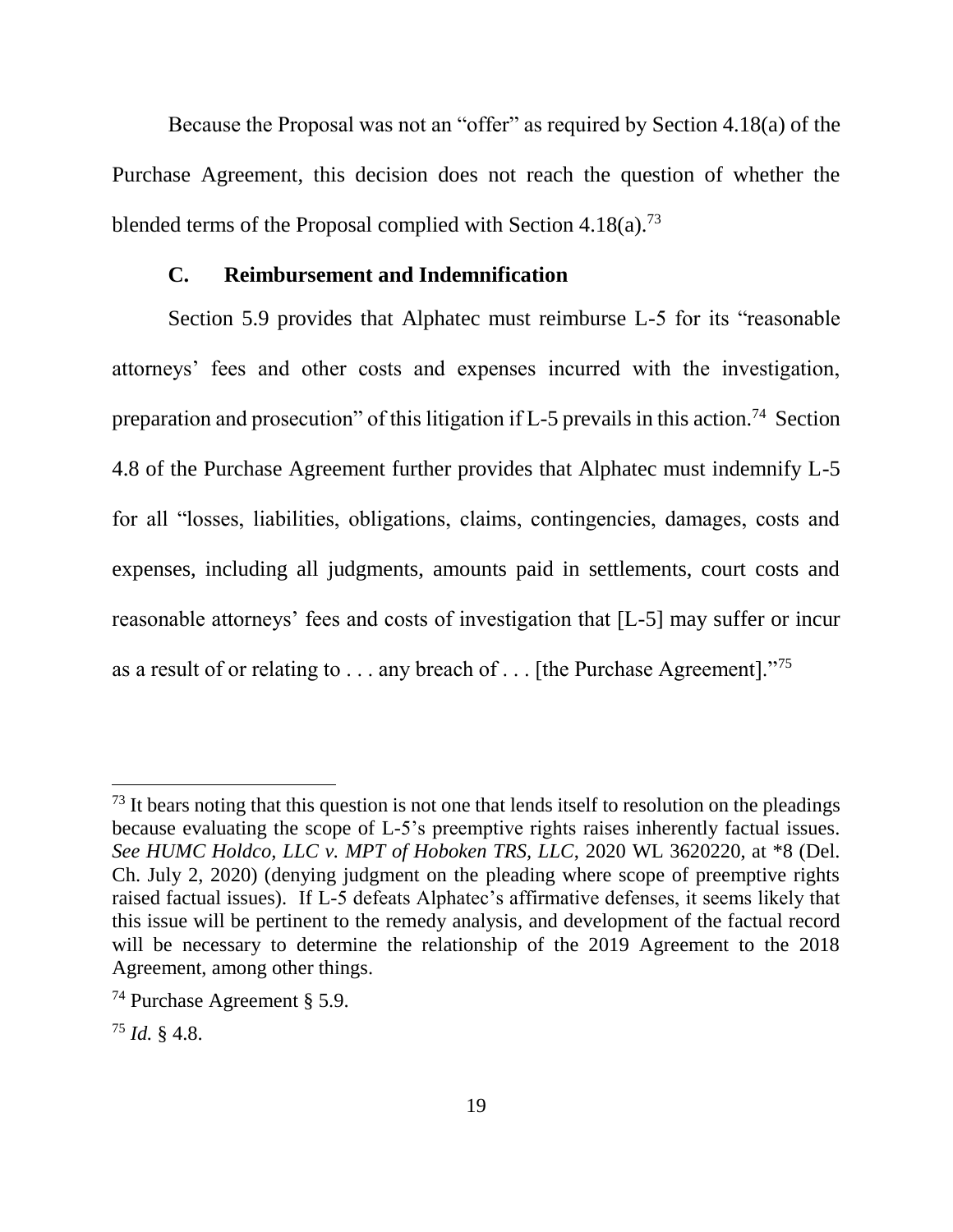Claims for reimbursement for legal expenses under a prevailing-party provision are premature in that judicial fee-shifting is awarded "in relation to the results obtained" in the underlying litigation.<sup>76</sup> Claims for indemnification like those at issue here are not ripe for adjudication until the underlying breach has been properly resolved and the breaching party has refused to honor its obligations.<sup>77</sup> L-5's claims for contractual fee-shifting and indemnification are thus premature, unripe.

### **D. Alphatec's Affirmative Defenses**

Alphatec argues that its affirmative defenses of acquiescence and estoppel are sufficient to defeat L-5's motion for judgment on the pleadings. Alphatec argues in briefing that L-5 goaded Alphatec into triggering its preemption rights by remaining silent after the 2018 Agreement was executed and that such conduct gives rise to estoppel and acquiescence defenses.<sup>78</sup> L-5 responds that these defenses are conclusory and unsupported by the facts as plead in Alphatec's answer.<sup>79</sup>

<sup>76</sup> *Mooney v. Echo Therapeutics, Inc.*, 2015 WL 3413272, at \*12 (Del. Ch. May 28, 2015).

<sup>77</sup> *See, e.g.*, *LaPoint v. AmerisourceBergen Corp.*, 970 A.2d 185, 194 (Del. 2009) (holding that claims stemming from a "right to indemnification did not ripen until [defendant] was judged to be in breach of the Merger Agreement and [defendant] refused to honor its indemnification obligation").

<sup>78</sup> Def.'s Answering Br. at 27–29.

<sup>79</sup> Pl.'s Reply Br. at 14–16.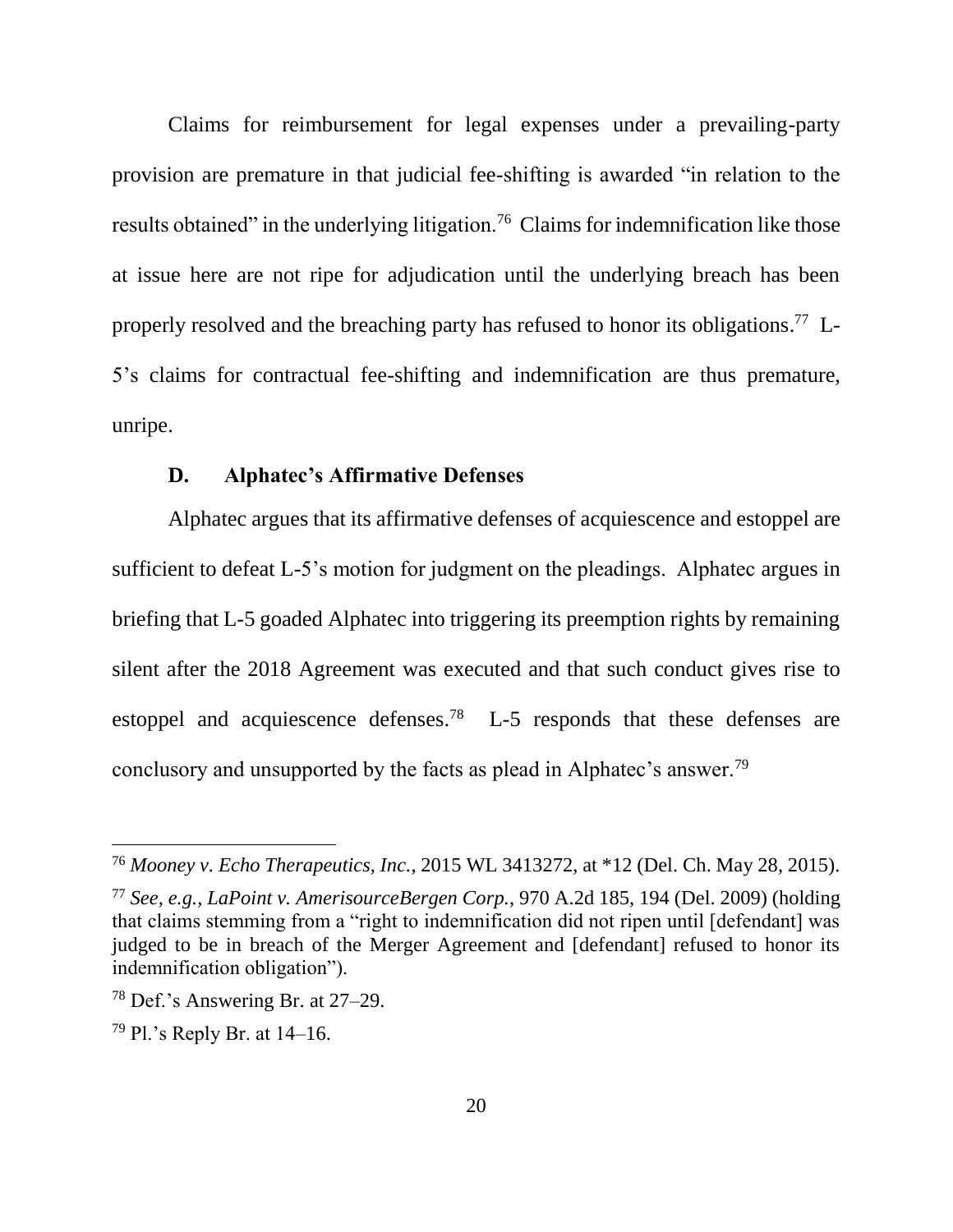Generally speaking, affirmative defenses that amount to "rhythmic incantation[s]" of the menu options of defenses set forth in Court of Chancery Rule 12 will not suffice to defeat a motion for judgment on the pleadings.<sup>80</sup> A party must plead or otherwise support the basis for those defenses when faced with a Rule 12(c) motion.

In this case, Alphatec has asserted counterclaims, and Alphatec is entitled to inferences that may be drawn from the factual assertions plead in its counterclaims. 81 Accepting those assertions as true, the court finds non-frivolous bases for Alphatec's affirmative defenses which, if proven, could entitle Alphatec to relief from its contractual obligations. The facts as presented warrant further discovery and preclude judgment on the pleadings in L-5's favor.

<sup>80</sup> *GreenStar IH Rep, LLC v. Tutor Perini Corp.*, 2017 WL 5035567, at \*8 & nn.73–74 (Del. Ch. Oct. 31, 2017) (collecting cases).

<sup>81</sup> *See, e.g.*, *Desert Equities, Inc. v. Morgan Stanley Leveraged Equity Fund, II, L.P.*, 624 A.2d 1199, 1206 (Del. 1993) (a party moving for judgment on the pleadings "concede[s] all well-pleaded allegations to be true"); *Airborne Health* 984 A.2d at 130 (including counterclaims as pleadings to be considered on a motion for judgment on the pleadings); *see also* Ct. Ch. R. 12(c) ("[A]ny party may move for judgment on the pleadings"); Ct. Ch. R. 13(a) ("A pleading shall state as a counterclaim any claim, which at the time of serving the pleading the pleader has against any opposing party, if it arises out of the transaction or occurrence that is the subject matter of the opposing party's claim . . . ."). Alphatec's counterclaim is part and parcel of its pleading answering L-5's Complaint and asserts facts arising from the same transaction that is the subject matter of L-5's claim. It is thus a pleading to be considered on this 12(c) motion for judgment on the pleadings.